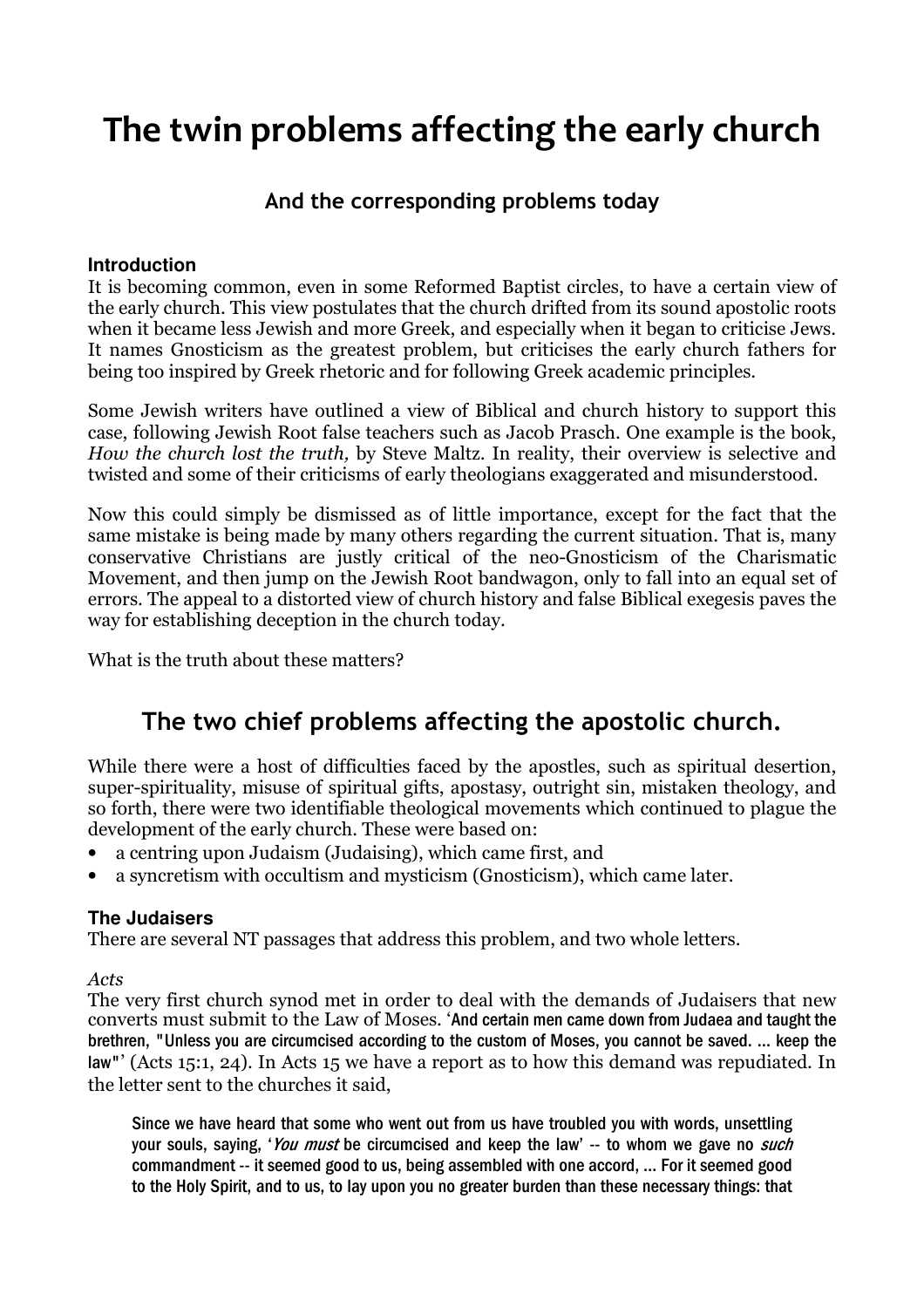you abstain from things offered to idols, from blood, from things strangled, and from sexual immorality. If you keep yourselves from these, you will do well. Acts 15:24-29

Abstaining from immorality is a Biblical command for all time, coming from the moral law. Abstaining from food offered to idols was to prevent confusion in contacts with Gentiles, as Paul explains in 1 Corinthians. Avoiding non-kosher food was simply to smooth out relationships between Gentile and Jewish Christians in the early church, particularly in Jerusalem. It was not a universal command but something to deal with a current problem.

The basis of the Judaising problem was the false demand to keep the Mosaic Law as it stood; the demand to concentrate on the Torah<sup>1</sup>. The basis of the repudiation was that this is not part of the Gospel. The Mosaic Law was a temporary<sup>2</sup> external, fleshly, administration of death3 that magnified man's inability and sin4 and pointed to the need for Christ.5 Christians do not keep it as it has been cancelled. 6

Moral obligation to God is not just external action but internal motivation (not just murder but hating).7 The law of Christ is the spiritual application of the moral law (which is subsumed and codified in the Mosaic Law) in a believer's new nature, which the Spirit enables believers to obey.8 The focus of law is now Christ; the standard of human obligation to God is Christ; the measure of human righteousness is Christ.9 Any supposed law which deviates from Christ is anathema; this includes all forms of Jewish law keeping.

As believers obey Christ and walk in the Spirit, they keep the law. We do not need an external code of written law,10 but we need to obey Christ by following his words (law) and seeking the help of the Spirit to obey them.11 His key commandment is to love God and one another,12 which was also the essence of the moral law subsumed in the Mosaic Law.13 The key danger of Judaising is that it diverts people from Christ to a fleshly, earthly form. God's will is that, 'that in all things He may have the pre-eminence' (Col 1:18).

 $\overline{a}$ 

<sup>4</sup> Rm 5:20 - the law entered that the offence might abound.

 $12$  Jm  $2:8$  - If you really fulfil the royal law according to the Scripture, "You shall love your neighbour as yourself." you do well.

<sup>&</sup>lt;sup>1</sup> Acts 15:24.

<sup>&</sup>lt;sup>2</sup> Gal 3:19 - What purpose then does the law serve? It was added because of transgressions, **till the Seed should come**. Heb 9:9-10. - It was symbolic for the present time in which both gifts and sacrifices are offered which cannot make him who performed the service perfect in regard to the conscience -- concerned only with foods and drinks, various washings, and fleshly ordinances imposed until the time of reformation.

<sup>3</sup> Rm 7:10 - the commandment, which was to bring life, I found to bring death. 2 Cor 3:6-7, 9 - who also made us sufficient as ministers of the new covenant, not of the letter but of the Spirit; for the letter kills, but the Spirit gives life. But if the ministry of death, written and engraved on stones ... The ministry of condemnation.

<sup>5</sup> Gal 3:24 - the law was our tutor [the steward who took the master's children to school] to bring us to Christ.

 $6$  Rm  $10:4$  - For Christ is the end of the law. Heb  $7:12, 18, 8:13$  - For the priesthood being changed, of necessity there is also a change of the law. … For on the one hand there is an annulling of the former commandment because of its weakness and unprofitableness. … In that He says, "A new covenant," He has made the first obsolete.

 $7$   $\rm{Matt}$  5:21-22 - You have heard that it was said to those of old, 'You shall not murder, and whoever murders will be in danger of the judgment.' But I say to you that whoever is angry with his brother without a cause shall be in danger of the judgment. And whoever says to his brother, 'Raca!' shall be in danger of the council. But whoever says, 'You fool!' shall be in danger of hell fire.

 $8$  Jer 31:33 - But this is the covenant that I will make with the house of Israel after those days, says the LORD: I will put My law in their minds, and write it on their hearts; and I will be their God, and they shall be My people. Gal 5:18 - if you are led by the Spirit, you are not under the law. Rm 8:4 - That the righteous requirement of the law might be fulfilled in us who do not walk according to the flesh but according to the Spirit.

<sup>9</sup> Eph 4:13 - till we all come to the unity of the faith and of the knowledge of the Son of God, to a perfect man, to the measure of the stature of the fullness of Christ. Col 1:28 - that we may present every man perfect in Christ Jesus.

 $10$  2 Cor 3:3 - you are an epistle of Christ, ministered by us, written not with ink but by the Spirit of the living God, not on tablets of stone but on tablets of flesh, that is, of the heart.

 $11$  Jn 14:15 – If you love Me, keep My commandments. 1 Jn 5:3 - For this is the love of God, that we keep His commandments.

<sup>13</sup> Lev 19:18 - you shall love your neighbour as yourself: I am the LORD. Rm 13:10 - Love does no harm to a neighbour; therefore love is the fulfilment of the law. Gal 5:14 - For all the law is fulfilled in one word, even in this: "You shall love your neighbour as yourself."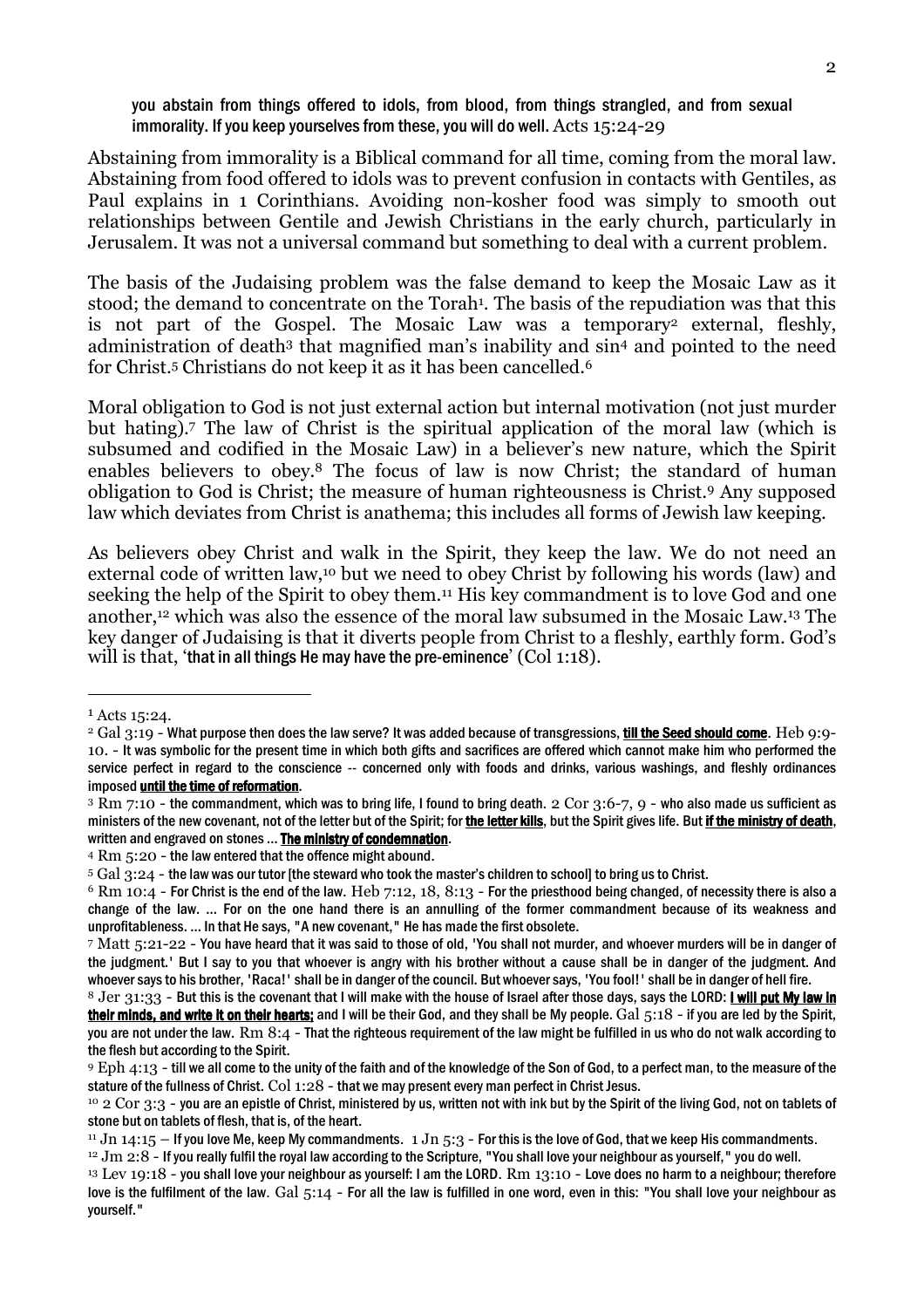However, the decision of the Jerusalem synod, even though affirmed by several apostles, was not followed by the Judaisers, who increased their activity.

Though there are significant traces of apostolic teaching against Judaising in various letters, the problem is addressed head on in Galatians and Hebrews. Galatians deals with the false doctrine of the Judaisers seeking to deceive a Gentile church, while Hebrews is more related to stopping Christian Jews falling back into following Judaism instead of Christ. The problems resulting from focusing upon Judaism and Jewish things were huge in the apostolic church, requiring the major part of two whole apostolic letters. Modern Jewish-centred teachers always ignore these letters. Now it would take far too much space to expound these thoroughly, but a few salient points may be summarised from them. First we need to consider some of the passing mentions of the Jewish problem.

#### The circumcision

We find frequent mentions of the problems caused by Jews and Judaisers in the apostolic letters. Paul sometimes criticises these people under the opprobrium of 'the circumcision'; for instance,

For there are many insubordinate, both idle talkers and deceivers, especially those of the circumcision, whose mouths must be stopped, who subvert whole households, teaching things which they ought not ... Therefore rebuke them sharply, that they may be sound in the faith, not giving heed to Jewish fables and commandments of men who turn from the truth. … even their mind and conscience are defiled. They profess to know God, but in works they deny Him, being abominable, disobedient, and disqualified for every good work. Titus 1:10-16

This is very sharp indeed, and borne out of the unremitting problems Paul faced with Judaisers damaging his flock. Teachers who lead people into Judaism are to be rebuked sharply and their mouths stopped because they deceive people.

Now the purpose of the commandment is love from a pure heart, *from* a good conscience, and from sincere faith, from which some, having strayed, have turned aside to idle talk, desiring to be teachers of the law, understanding neither what they say nor the things which they affirm. 1 Tim 1:5-7

This is clearly a reference to the Judaisers who teach a focus upon the Torah. Paul says that they have strayed from the faith and don't even understand what the law is for.

Beware of dogs, beware of evil workers, beware of the mutilation! For we are the circumcision, who worship God in the Spirit, rejoice in Christ Jesus, and have no confidence in the flesh. Phil 3:2-3

Again this points to Judaisers who are to Paul enemies of the true circumcision, those with circumcised hearts and who follow Christ (Col 2:11). Notice his anger since he calls them dogs (a phrase used by rabbis against Gentiles) and evil workers. Notice also the irony; rabbis call Gentiles 'dogs' and spurn them; Judaisers follow rabbinic ideas; Paul, under divine inspiration, calls Judaisers 'dogs'. This is God's description of those who turn Christians from Christ to Jewish ideas and a wrong view of the Torah.

There are many more cases where the context establishes that it is Judaisers who are in view when the apostles severely criticise false teachers, even if they are not mentioned specifically; but we must press on.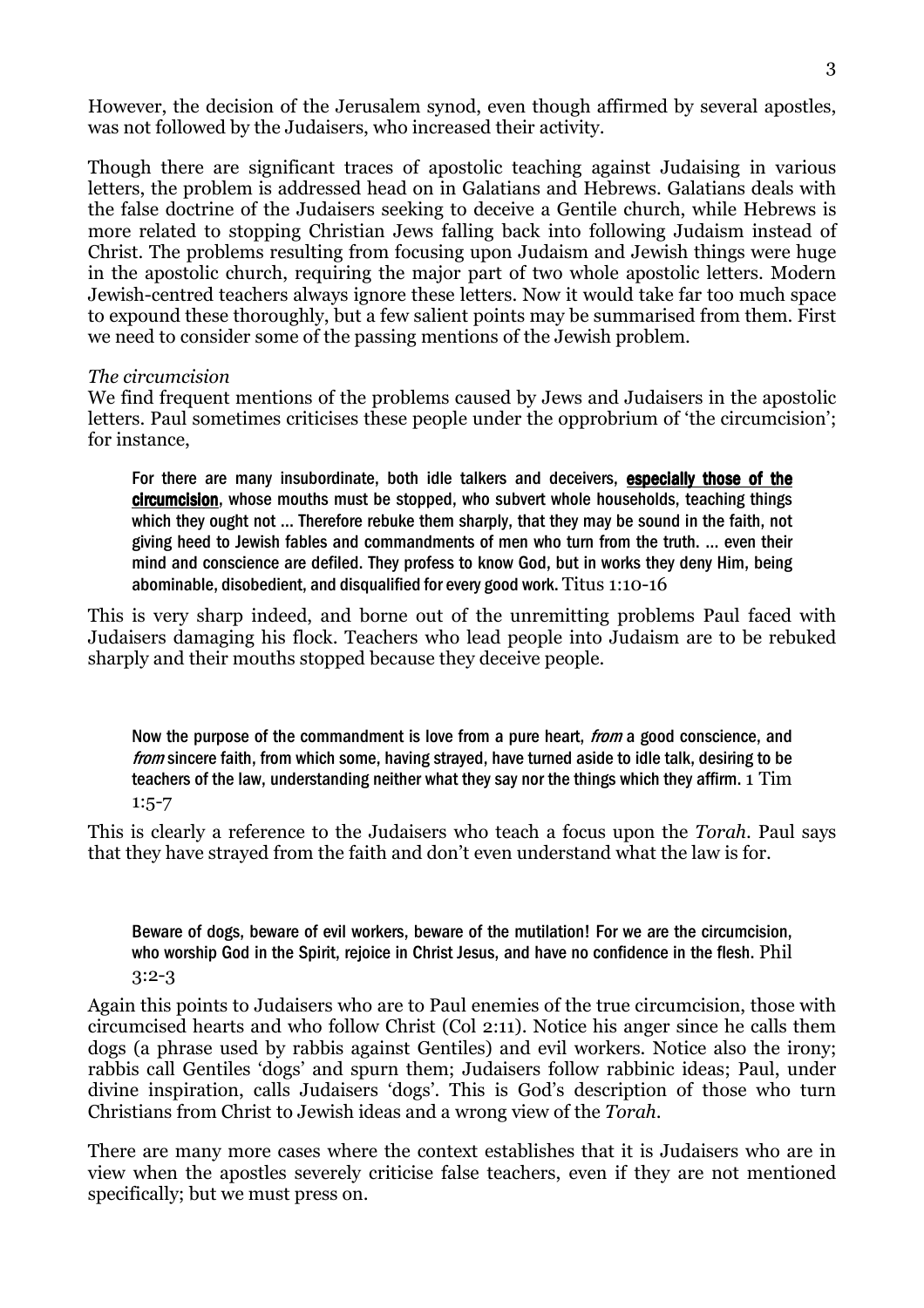#### Galatians

The book of Galatians was written to a group of churches in the region of Galatia, a Roman province within what we now know as Turkey. The people in central Galatia were Gallic Celts (hence Galatians) who had settled the region in the 3rd century BC. In the south were the cities Paul had evangelised on his first missionary journey, Pisidian Antioch, Iconium, Lytsra and Derbe. In the north were the cities he evangelised on his second missionary journey, including Ephesus. The exact city locations he wrote to cannot be certainly established (though it is probably the southern cities), but what is sure is that Paul wrote regarding problems that had affected a number of churches in Asia Minor.

So, though Galatians is a short letter and one of Paul's first writings, its readership was probably bigger than any of Paul's' other letters. The problem he addressed was a wideranging, serious issue. What is it?

The key doctrinal issue expounded is justification by faith; what it takes to make a man stand legally righteous before God without condemnation (Gal 3:11). The heresy he confronts is the growing tendency of legalist Jews to force Gentile Christians to follow the Mosaic Law (Torah). This is a focusing upon Judaism and Israel which, at its worst, says that justification requires obeying the Torah, and in its more moderate form, diverts Christians from Christ by getting them to follow certain parts of the Torah in addition to faith.

Paul's reaction to these false teachers is serious:

- He wishes that they would castrate themselves (Gal 5:12).
- They deserve judgment (Gal 5:10).
- They persecute the true church of Christ like Ishmael persecuted Isaac (Gal 4:29) and should be cast out (Gal 4:30, 5:11).
- This error is not from God; therefore it is satanic (Gal 5:8).

The reason for this condemnation is because focusing on Israel and Judaism is:

- Turning from Christ (Gal 1:6).
- Following a different Gospel (Gal 1:6).
- A perversion of the Gospel (Gal 1:7).
- Is cursed (Gal 1:8-9, 3:10).
- Brings Christians into bondage (Gal 2:4, 4:9, 24, 5:1).
- Is foolish (Gal  $3:1, 3$ ).
- Is a bewitchment, i.e. a satanic temptation or charm (Gal 3:1).
- Is turning to weak and beggarly elements (Gal 4:9).
- A hindrance (Gal 5:7).

Paul's argument is that the Old Covenant has been cancelled by Christ's atonement and resurrection. The fleshly way of looking at things has gone. No longer is the covenant kingdom about external things like: Israel, the land, feasts, diet, circumcision, the offerings or the Mosaic Law. The covenant promises to Abraham (which preceded Moses, Gal 3:17) are fulfilled in Christ. In fact, the promise of Abraham becoming a father of nations is fulfilled in those who are united to Christ, believers of all nations; 'Therefore know that only those who are of faith are sons of Abraham' (Gal 3:7). If you have faith in Christ you are a son of Abraham and an heir of God's covenant promise to him. If you are a Jew but do not have faith you have no place in the Abrahamic covenant. Though Judaisers deny this, it is an oft repeated statement by Paul (Gal 3:9; Rm 4:11-16, 24, 9:7-8).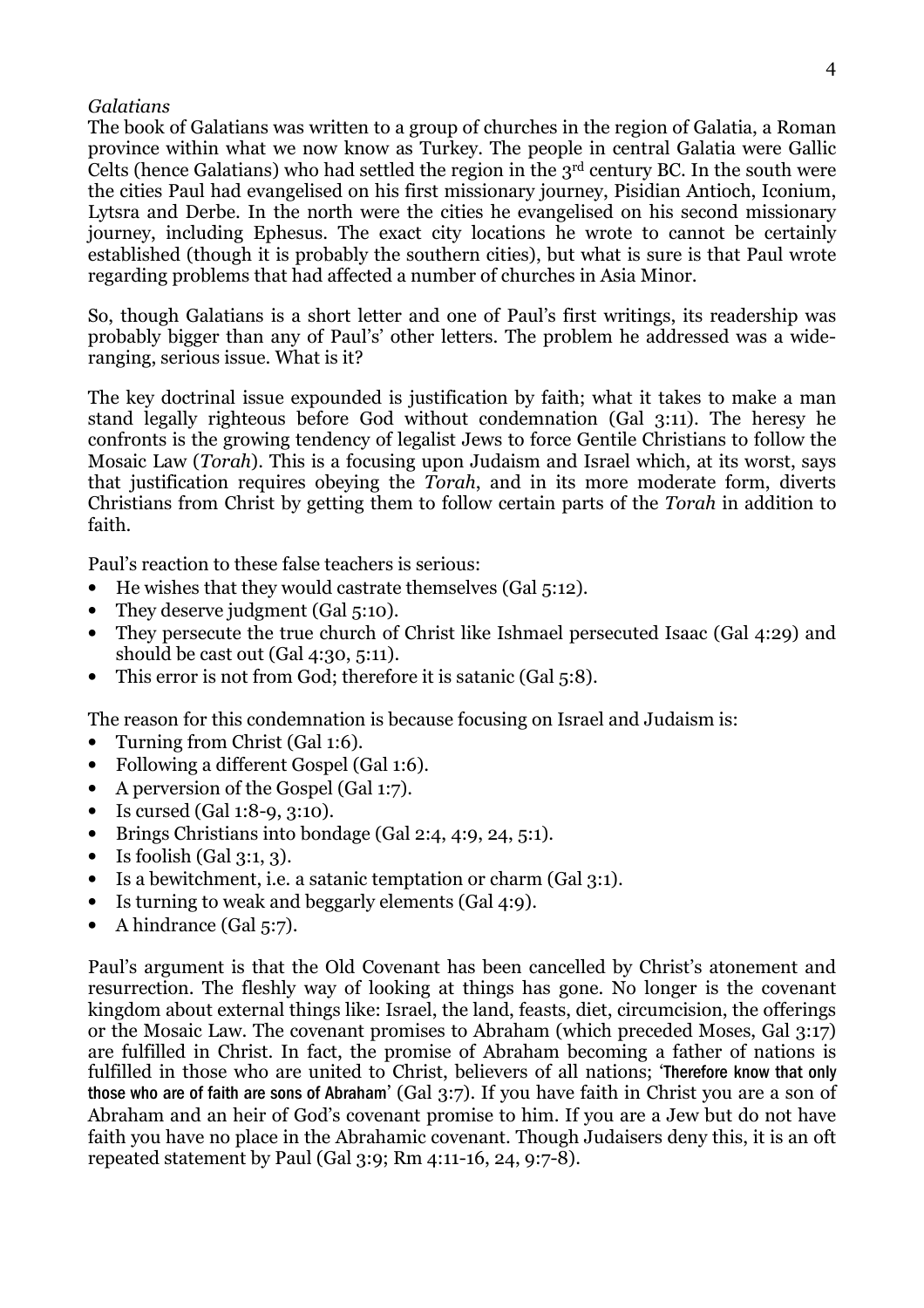Christ is the fulfilment of the Abrahamic Covenant. He is the promised Seed of Abraham (Gal 3:16). The Covenant is fulfilled in the work of Christ, not in anything human, such as Israel. The Covenant is not established by law (Torah) but by God's promise to Abraham (Gal 3:18). The Mosaic Law was temporary, to magnify sin, to show righteousness and to point towards Christ (Gal 3:19, 23-24). Once faith came, the Mosaic Law was no longer needed (Gal 3:23-25); following the Torah now is bondage (Gal 4:9, 24-25). Christians are sons of God through faith in Christ (Gal 3:26). The covenant is now universal, there is no privilege in being Jewish, that system has gone, what counts is being united with Christ (Gal 3:27). In Christ (that is in the church, the body of Christ) there is no national status or social rank, but one life; thus there is no Jew, no Greek, no slave, no free citizen, but one body which is the seed of Abraham in Christ (Gal 3:28-29, 4:28). Those sons also have the Spirit (Gal 4:6) because to be in the covenant means to be full of the Spirit, baptised by the Spirit into Christ (Gal 3:27).

Thus turning from Christ, the covenant and the Spirit, to focusing on an earthly nation (Israel) and a cancelled religious system (Mosaic Law) is severely condemned by Paul. It is turning from the Spirit (Gal 5:18). Thus Paul fears for the salvation of those who return to celebrating feasts and Sabbaths (Gal 4:10-11, 20) and he states that this return is bondage to slavery (Gal 4:9, 24). Paul's pain at seeing the Galatians backsliding into Judaism was like the pains of childbirth (Gal 4:19).

Paul then uses the example of circumcision to show that if your follow the law (Torah) you will gain no spiritual benefit from being a Christian (Gal 5:2). The same applies to all aspects of law-keeping (Sabbaths, feasts, fasting, Jewish observances).14 So Paul explains that if you want to follow bits of the Mosaic Law, you have to be committed to all of it (Gal 5:3) and thus have no salvation because the law doesn't save. Such people have fallen from grace and estranged from Christ (Gal 5:4). Those who focus on Israel and Judaism always persecute the true church of Christ (Gal 5:11); the justification by faith which comes from the cross is a constant offence to legalising Jews.

This is the message of Galatians. It is very clear and sustained throughout several chapters. And yet messianic Christians seem to ignore every word in it. In Galatians the work of false Judaising teachers was thoroughly and effectively condemned. The teaching of Galatians is the antidote to a focus upon Judaism and Israel.

1 Thessalonians

 $\overline{a}$ 

For you, brethren, became imitators of the churches of God which are in Judaea in Christ Jesus. For you also suffered the same things from your own countrymen, just as they did from the Judeans, who killed both the Lord Jesus and their own prophets, and have persecuted us; and they do not please God and are contrary to all men, forbidding us to speak to the Gentiles that they may be saved, so as always to fill up the measure of their sins; but wrath has come upon them to the uttermost. 1 Thess 2:14-16

Notice what Paul says about the Jews (Judaeans). Far from the attitude which Jewish Root teachers demand towards fleshly Israel, Paul says,

• They killed their own prophets.

<sup>14</sup> Gal 4:19-11 - But now after you have known God, or rather are known by God, how is it that you turn again to the weak and beggarly elements, to which you desire again to be in bondage? You observe days and months and seasons and years. I am afraid for you, lest I have laboured for you in vain. Note here that Paul uses a rising scale to cover all Jewish feasts: 'days' (Sabbaths, fasts), 'months' (new moon), 'seasons' (the great feasts, e.g. Passover, Weeks), 'years' (sabbatical year, Jubilee). All these, he says, are 'weak and beggarly elements'; i.e. elementary basics of religion which have now passed with the arrival of the reality in Christ and the passing of the Old Covenant.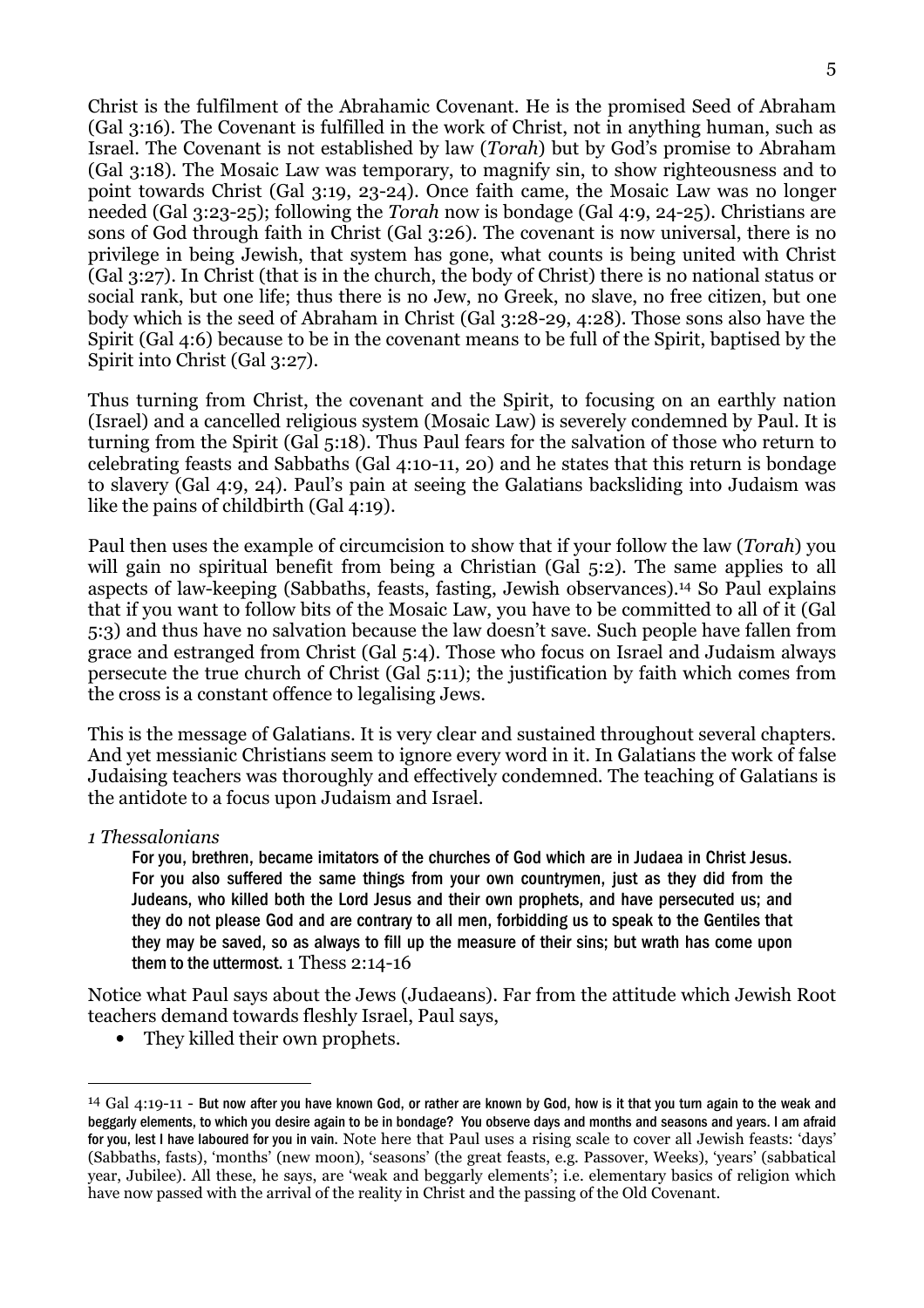- They killed the Lord Jesus.
- They persecuted the apostles.
- They do not please God.
- They are contrary to all men.
- They forbid apostles to speak to the Gentiles that they may be saved.

He then finalises his condemnation by saying that they must always to fill up the measure of their sins and wrath has come upon them to the uttermost.

Now if anyone today said these things Jewish Root teachers would label them anti-Semite, vicious, ungodly and so forth; but this is the apostle Paul. They would say that we should never mention that Jews killed the Lord; but Paul does say this and uses it as condemnation against them; his denunciation fits the pattern of their sin. The passages in the early church fathers which condemn Jews (and which are constantly paraded by messianic Jews as evidence of their anti-Semitism) exactly parallels what Paul says here and elsewhere. The early fathers were no different than Paul in condemning the sins of the Jews.

It cannot be avoided! Jesus and the apostles condemned the Jews for their rejection of God, their killing of the prophets, their rejection of Christ, their condemning Christ to death (even though the Romans applied it) and their rejection of the Gospel. These things are facts and cannot be ignored. Contrary to Jewish Root claims:

- Jesus prophesied that the chief priests (chosen representatives of the people) and the scribes (secretaries of state) condemned him to death not the Romans, 'the Son of Man will be betrayed to the chief priests and to the scribes; and they will condemn Him to death', (Matt 20:18).
- According to the apostles, it was Jews who condemned Jesus to death, 'Him, being delivered by the determined purpose and foreknowledge of God, you have taken by lawless hands, have crucified, and put to death', (Acts 2:23).
- The historical narrative says that Jews in the Sanhedrin (the highest Jewish court whose decrees were binding on all Jews) condemned Jesus to death, 'Then the high priest tore his clothes and said, "What further need do we have of witnesses? You have heard the blasphemy! What do you think?" And they all condemned Him to be deserving of death', (Mk 14:63-64).
- It was all the Jews present at Jesus' trial who were willing to fully accept the blame for Jesus' death throughout their generations, 'And all the people answered and said, "His blood be on us and on our children."' (Matt 27:25).

The denial of all this and the claim that Romans were to blame is ludicrous. The Biblical facts are clear to see. Jesus said this, the apostles said it also, and therefore for Christians to affirm this is correct. Stephen's accusation is serious,

You stiff-necked and uncircumcised in heart and ears! You always resist the Holy Spirit; as your fathers *did*, so *do* you. Which of the prophets did your fathers not persecute? And they killed those who foretold the coming of the Just One, of whom you now have become the betrayers and murderers, who have received the law by the direction of angels and have not kept it. Acts  $7:51-$ 53

There it is; Scripture, through the inspired mouth of Stephen and the inspired pen of Luke, says that the Jews were murderers of Christ and the prophets. The indictment of the early fathers by messianic writers is false.15 Steve Maltz criticises Justin Martyr for saying, 'All this has happened to you rightly and well. For you slew the Just One and his prophets before him, and now you reject, and dishonour those who set their hopes on Him, and God

I 15 For example Justin Martyr, Dialogue with Trypho, 93 or Origen, Against Celsus.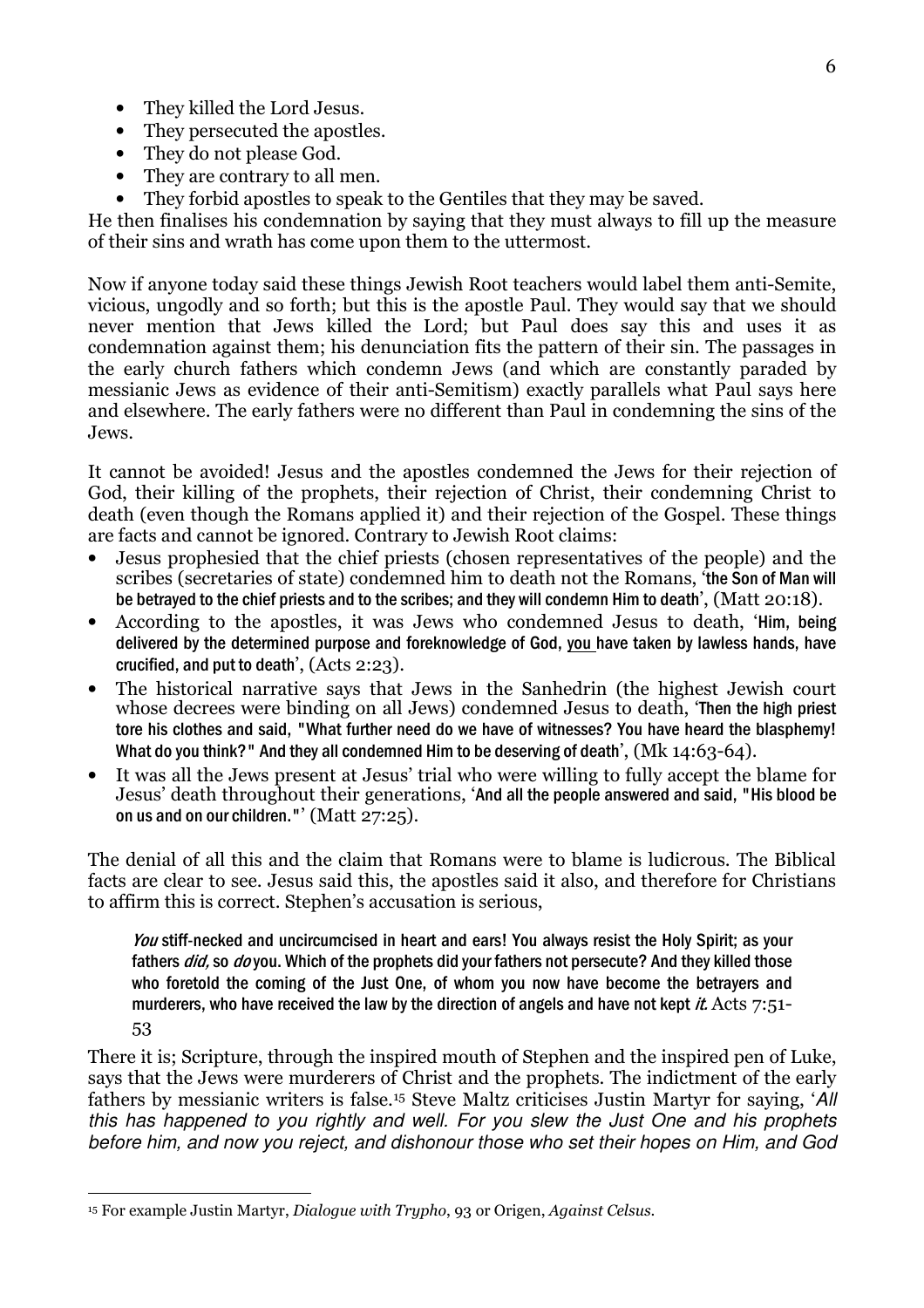Almighty'.<sup>16</sup> Yet this virtually paraphrases what Stephen said in Acts 7:51-53 and Paul in 1 Thess 2:14-16. By all means criticise the fathers for their errors, but not when they copy the apostles. If you are going to call Justin an anti-Semite, then you are also calling Paul, Stephen (and also God, the inspirer of Scripture) an anti-Semite.

Now, I am not suggesting that the charge of murderer should be a clarion call for us today. I am not suggesting that Christians become Jew-bashers, just as they should not centre on criticising any particular nation. Christians are to love all men, even their enemies. Christians are to witness to all men as opportunity is given, and this includes Jews. What I am saying is that when messianic teachers claim that Jews did not murder the Lord they are either lying or have not read their Bible carefully enough.

#### Hebrews

Having summarised Galatians, there is no space here to fully summarise all of Hebrews. However, those who seek to follow Jewish things need to read this book, which is another sustained argument warning people not to stray into following Judaism but to focus on Christ. Over and over the apostle seeks to admonish believers to go on, to press on despite problems and persecution and not go back to the beggarly elements of Judaism. If they do there is no other salvation and they will be lost.

The course of his argument is to show that Christ is better than all the expressions of the Torah. He is the Son of God sent to manifest the very character of God. He is better than angels,17 better than Moses,18 better than the High Priest,19 and even better than the Tabernacle itself,20 which was a shadow, or illustration, of his ministry.21 Christ didn't serve the external forms but went into heaven itself, with his own blood, to make remission for sins.22 Human priestly activity deals with the shadow, the ceremonial, the symbol; Christ is the reality, the true. If we are in Christ we do not need the symbol any more; we have the reality.<sup>23</sup>

In fact, the writer establishes that even the priesthood is finished in its Mosaic form.<sup>24</sup> Christ is not a priest after the Levitical order of Aaron, he does not function like earthly priests using sacrifices in a symbol of God's dwelling (the Tabernacle) year by year and

I

<sup>16</sup> Maltz, Op. cit. p136.

 $17$  Heb 1:4 - having become so much better than the angels, as He has by inheritance obtained a more excellent name than they.

 $18$  Heb 3:3 - For this One has been counted worthy of more glory than Moses.

<sup>19</sup> Heb 7:23-28 - Also there were many priests, because they were prevented by death from continuing. But He, because He continues forever, has an unchangeable priesthood. … For such a High Priest was fitting for us, who is holy, harmless, undefiled, separate from sinners, and has become higher than the heavens; who does not need daily, as those high priests, to offer up sacrifices, first for His own sins and then for the people's, for this He did once for all when He offered up Himself. For the law appoints as high priests men who have weakness, but the word of the oath, which came after the law, appoints the Son who has been perfected forever. Heb 10:1 - For the law, having a shadow of the good things to come, and not the very image of the things, can never with these same sacrifices, which they offer continually year by year, make those who approach perfect.

 $20$  Heb 9:11 - But Christ came as High Priest of the good things to come, with the greater and more perfect tabernacle not made with hands, that is, not of this creation.

<sup>&</sup>lt;sup>21</sup> Heb 8:5 - [Priests] who serve the copy and shadow of the heavenly things.

 $22$  Heb  $7:27$  – [Christ] who does not need daily, as those high priests, to offer up sacrifices, first for His own sins and then for the people's, for this He did once for all when He offered up Himself. 9:11-14 - But Christ came as High Priest of the good things to come, with the greater and more perfect tabernacle not made with hands, that is, not of this creation. Not with the blood of goats and calves, but with His own blood He entered the Most Holy Place once for all, having obtained eternal redemption. For if the blood of bulls and goats and the ashes of a heifer, sprinkling the unclean, sanctifies for the purifying of the flesh, how much more shall the blood of Christ, who through the eternal Spirit offered Himself without spot to God, cleanse your conscience from dead works to serve the living God?

<sup>&</sup>lt;sup>23</sup> Heb 9:23 - Therefore it was necessary that the copies of the things in the heavens should be purified with these, but the heavenly things themselves with better sacrifices than these.

<sup>&</sup>lt;sup>24</sup> Heb 7:12 - For the priesthood being changed, of necessity there is also a change of the law.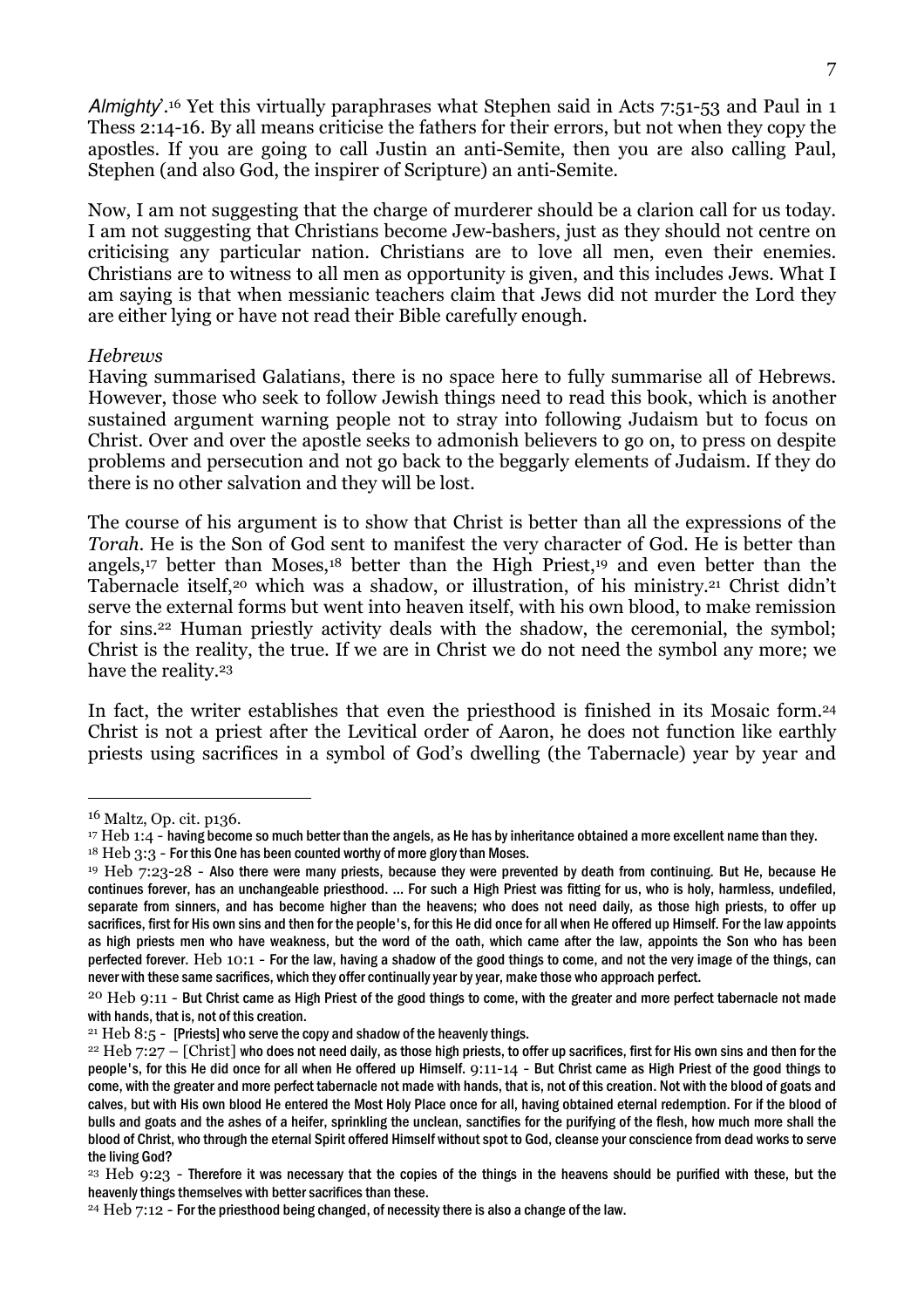never actually purging sin; but Christ is a priest after the order of Melchizedek.25 In fact as a descendant of Judah Christ could not even be a legitimate Levitical priest.26 But as a Melchizedekan priest he is forever established by an eternal, immortal, holy quality of life and his priesthood continues forever. His single, once-for-all sacrifice has brought in the New Covenant and ended all the forms of religion temporarily established in the Mosaic Law which pointed to it.

Thus the law (Torah) is cancelled, that is all the forms of the Mosaic Law.27 It does not achieve spiritual goals and was passing away at the time of the writer, but passed away forever in 70 AD when the temple was destroyed. This was God's action to declare that Judaism was finished forever. Its forms have ceased. There is no more officiating priesthood, no sacrifices and no temple altar on which to pour blood. Without these the religion based on Mosaic Law could not continue. What continued as Judaism was no longer something of God but something developed by men (rabbinic, or Pharisaic Judaism). When Christians are tempted to follow Judaism or Messianic Christianity today they are following something established by fleshly men not by God; indeed it is something cursed by God and another Gospel.

Thus we see overwhelming evidence that Judaising was a serious problem to the apostles and combating it exercised them greatly. How odd, then, that messianic teachers completely ignore all this!

#### **The Gnostics**

 $\overline{a}$ 

There are a few passages where traces can be seen addressing the issues brought up by Gnosticism throughout the NT; though it is thought that Colossians and 1 John have this particularly in mind.

#### What is Gnosticism?

A full treatment of this subject is too large to include here; we will try to be concise and summarise. Gnosticism is similar to the modern New Age Movement in that it was a mystical religious movement comprising very many sects and variations. Manichaeanism is one sect formed by Mani (216-275). Like the New Age it was adaptable, ecumenical, wide ranging and ultimately based on occult principles. It flourished particularly in the 2nd century AD but incipient forms were already plaguing the church in the apostolic period

<sup>25</sup> Heb 7:11, 14-17, 20-21 - Therefore, if perfection were through the Levitical priesthood (for under it the people received the law), what further need was there that another priest should rise according to the order of Melchizedek, and not be called according to the order of Aaron? … For it is evident that our Lord arose from Judah, of which tribe Moses spoke nothing concerning priesthood. And it is yet far more evident if, in the likeness of Melchizedek, there arises another priest who has come, not according to the law of a fleshly commandment, but according to the power of an endless life. For He testifies: "You are a priest forever According to the order of Melchizedek." … And inasmuch as He was not made priest without an oath (for they have become priests without an oath, but He with an oath by Him who said to Him: "The LORD has sworn And will not relent, 'You are a priest forever According to the order of Melchizedek' ").

<sup>&</sup>lt;sup>26</sup> Heb 7:14 - For it is evident that our Lord arose from Judah, of which tribe Moses spoke nothing concerning priesthood.

 $27$  Heb  $7:18-19$ ,  $8:7-13$  - For on the one hand there is an annulling of the former commandment because of its weakness and unprofitableness, for the law made nothing perfect; on the other hand, there is the bringing in of a better hope, through which we draw near to God. … For if that first covenant had been faultless, then no place would have been sought for a second. Because finding fault with them, He says: "Behold, the days are coming, says the LORD, when I will make a new covenant with the house of Israel and with the house of Judah - not according to the covenant that I made with their fathers in the day when I took them by the hand to lead them out of the land of Egypt; because they did not continue in My covenant, and I disregarded them, says the LORD. For this is the covenant that I will make with the house of Israel after those days, says the LORD: I will put My laws in their mind and write them on their hearts; and I will be their God, and they shall be My people. None of them shall teach his neighbour, and none his brother, saying, 'Know the LORD,' for all shall know Me, from the least of them to the greatest of them. For I will be merciful to their unrighteousness, and their sins and their lawless deeds I will remember no more." In that He says, "A new covenant," He has made the first obsolete. Now what is becoming obsolete and growing old is ready to vanish away.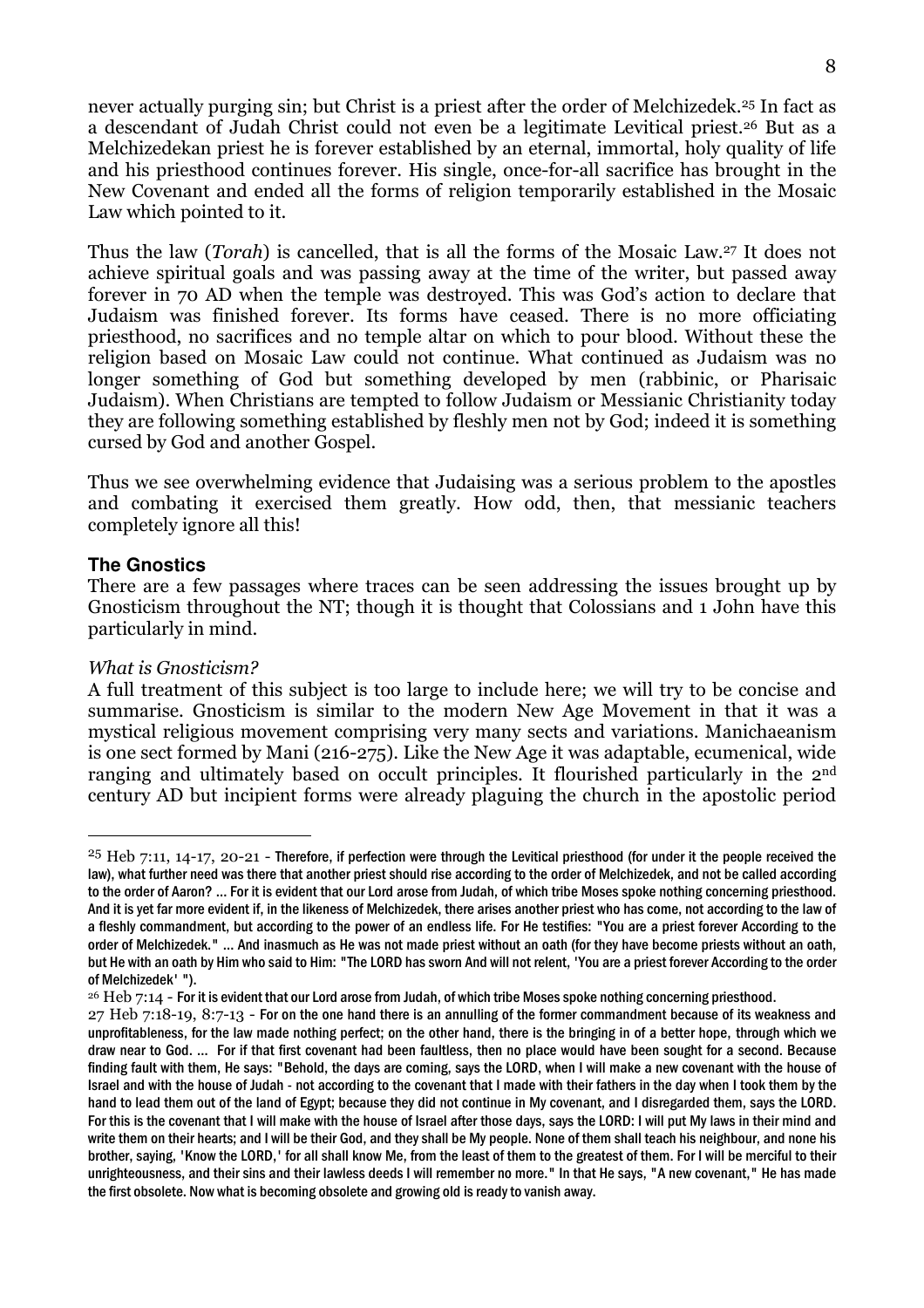but no one knows how it originated. Many early church fathers attributed the heresy to Simon Magus while others attribute it to Jews rankled by the Acts 15 decision. The theology arose from pre-Christian pagan philosophies arising in Babylon, Egypt, Syria and Macedonia.

The world of the Gnostics is a dualism between good and evil and this is illustrated in their concept of God. There was a transcendent, holy God but also an ignorant, evil demiurge, who was the creator. Thus the material creation is evil, the spirit world is good. Salvation is by escaping the material world and becoming spiritual to roam the cosmos.

God sent a redeemer who brings salvation from the evil world though a secret knowledge. In those destined to be saved, the knowledge awakens disciples and frees them at death to be united with God. Since salvation was through knowledge, not actions, a wide range of behaviour resulted. Some were libertines who lived debauched lives; others became ascetics and misogynists ('women originated evil').

The basic foundation of Gnosticism is that salvation is experienced through a secret knowledge (Gk. 'gnosis') passed on by adepts. Only leaders have this special knowledge and 'mystery religion' was a term often used to describe this faith since disciples had to be initiated into the mystery through receiving this knowledge. The truth is a mystery, revealed only to the initiated ones. Truth isn't rational or objective but is subjective and revealed through initiation into a mystery by mystical rites, creating an elitist group with higher knowledge. Full enlightenment was by a continual ascent up a never-ending path, requiring constant new experiences of revelation. Souls that attained perfect knowledge after death were risen with Christ and ascended to glory; those who did not reach perfection in this life had to pass through various stages after death to reach glory. This is the first suggestion of the Roman idea of Purgatory.

Meetings were a blend of mysticism and ritual by which leaders imparted this special knowledge. Rituals included: hymns, repetitive chanting, drugs, meditation, ecstatic experiences and so on. Many aspects were similar to practices now found in the Charismatic Movement and New Age variations. There was also an emphasis upon a series of mediating angels (aeons) to aid the disciple and an ascending scale of spirituality arising from revelatory experiences. One of the aeons (Sophia) gave birth to the demiurge creator god. There were also archons or world-governing deities created by the demiurge, and as such, were evil. The souls of those who died ascended to the realms of light but first had to pass the archons. They could not pass them without password slogans and magical incantations, this necessitated having the secret knowledge of these things while still alive.

The redeemer of Gnosticism is usually a docetic Christ; the highest aeon. This is a Christ figure who is not really human but just appears to be so. Being sent from the spiritual world of heaven he cannot really be material or he would be evil. Some writers even talk about Christ as being a phantasm rather than flesh, while others merely say that Christ brought a special kind of heavenly manhood down from the spirit world. This doctrine is known separately as Docetism.

Essentially Gnosticism is a syncretism of Platonic dualism, Christianity, Hindu-type ideas about unity with God and a sensual world, plus occult mysticism. It can also be seen that there are many comparisons with Charismatic ideas. Key Gnostic leaders included Marcion (d. 160 AD), Menander ( $2<sup>nd</sup>$  c.) and Valentinus ( $2<sup>nd</sup>$  c.) who were 'Christian' Gnostics; who established their own heretical 'Christian' sects. Disciples of Valentinus included: Ptolemy, Heracleon and Theodotus. Cerinthus (2<sup>nd</sup> c.) was unusual in that he tried to combine Ebionism with Gnosticism. His doctrine of Christ followed Gnostic ideas but he also added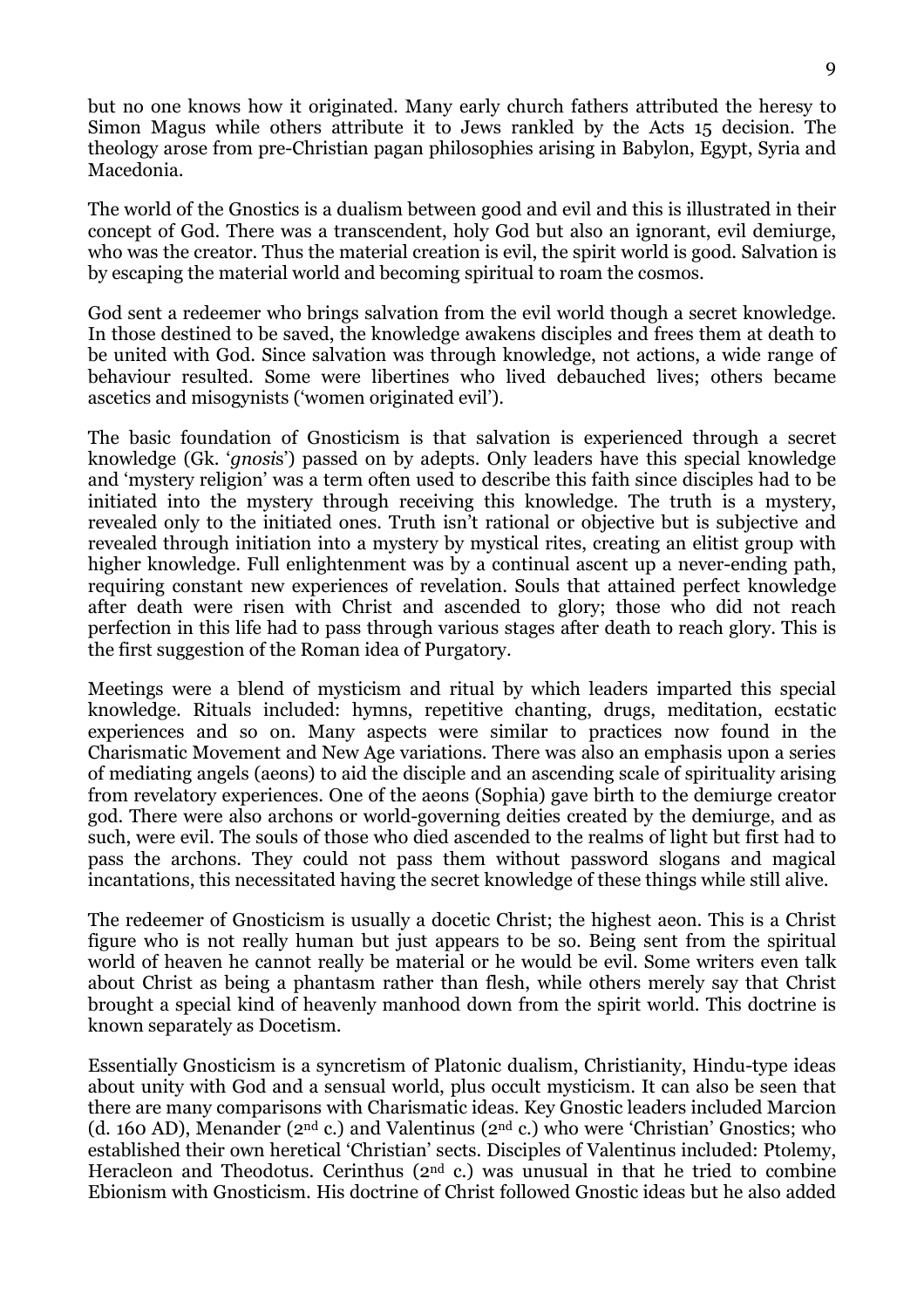Jewish premillennialism. Other Gnostics were, Basilides and his son Isidore, and Carpocrates and his son Epiphanes, based at Alexandria.

A final point is that Jewish writers over-simplify their description of Gnosticism by claiming that it is Greek over against Jewish Christianity or Judaism. This is untrue. Though some Gnostics arose in Macedonia, most Gnostic ideas arose in Babylon, Egypt and Syria. Gnostics flourished in towns where many Jews lived, such as Alexandria and Antioch, and many Jews became Gnostics; there was even a form of Gnostic Ebionism (see later). With its syncretistic approach to religion, it is unwise to say that Gnosticism was Greek or anything else; it was a vivid mixture of religious ideas from several sources.

#### Gnosticism attacked in the NT?

 $\overline{a}$ 

Unlike Judaising, there is no outright anti-Gnostic teaching occupying a whole book or even a large part of a book, but there are a few passages that may allude to it. Chief among these are:

For many deceivers have gone out into the world who do not confess Jesus Christ as coming in the flesh. This is a deceiver and an antichrist. Look to yourselves, that we do not lose those things we worked for, but *that* we may receive a full reward. Whoever transgresses and does not abide in the doctrine of Christ does not have God. He who abides in the doctrine of Christ has both the Father and the Son. If anyone comes to you and does not bring this doctrine, do not receive him into your house nor greet him; for he who greets him shares in his evil deeds. 2 Jn 1:7-11

Most commentators do not doubt that John is here referring to Docetism for he says that these heretics deny that Jesus came in the flesh. The doctrine of Christ asserts that the Son came down from heaven and took on human flesh in the incarnation. As a result, the Son had two natures, one human and one divine. The need for incarnation was so that the Son could take on the sins of men and die in their place. Thus Christ had to be a genuine human being in his human nature.

Of course Gnostic Docetists deny this. For them anything human is evil and the redeemer sent from heaven could not take on flesh. They assert he only appeared to be human, but was, in reality, a spirit being. Here John proclaims that anyone teaching this is a heretic and must be shunned. Sadly a few foolish people in history have held such a view from earliest times up to today.

Let no one cheat you of your reward, taking delight in *false* humility and worship of angels, intruding into those things which he has not seen, vainly puffed up by his fleshly mind. Col  $2:18$ 

Though it is less than certain that Gnostics are in view, this surely applies to them. Gnostics held a complex mythology of angels and a stairway of ranks leading up to God. The worship of angels applies as a criticism of Gnosticism. However, the criticism of Paul here also points to Judaisers who worshipped angels as the giver of the law, a problem that had occurred since before the Babylonian exile. This problem of worshipping angels continued long in Phrygia (where Colosse and Laodicea were), resulting in a ruling by the Council of Laodicea (360 AD) 'against the 'Angelici' or 'invokers of angels.' Augustine also wrote against them. The Talmud contains worship of angels.<sup>28</sup>

Some commentators find an incipient form of Gnosticism attacked in the Pastoral Epistles.

<sup>28</sup> Seder Tephillot, Ed. Basil fol. 222. 2. and fol. 335. 1. Zohar in Gen. fol. 97. 2. & in Exod. fol. 24. 3. See also Tobit, xii. 15; Philo, in lib. de Somn.; Josephus, War. lib. ii. cap. 8, sec. 7.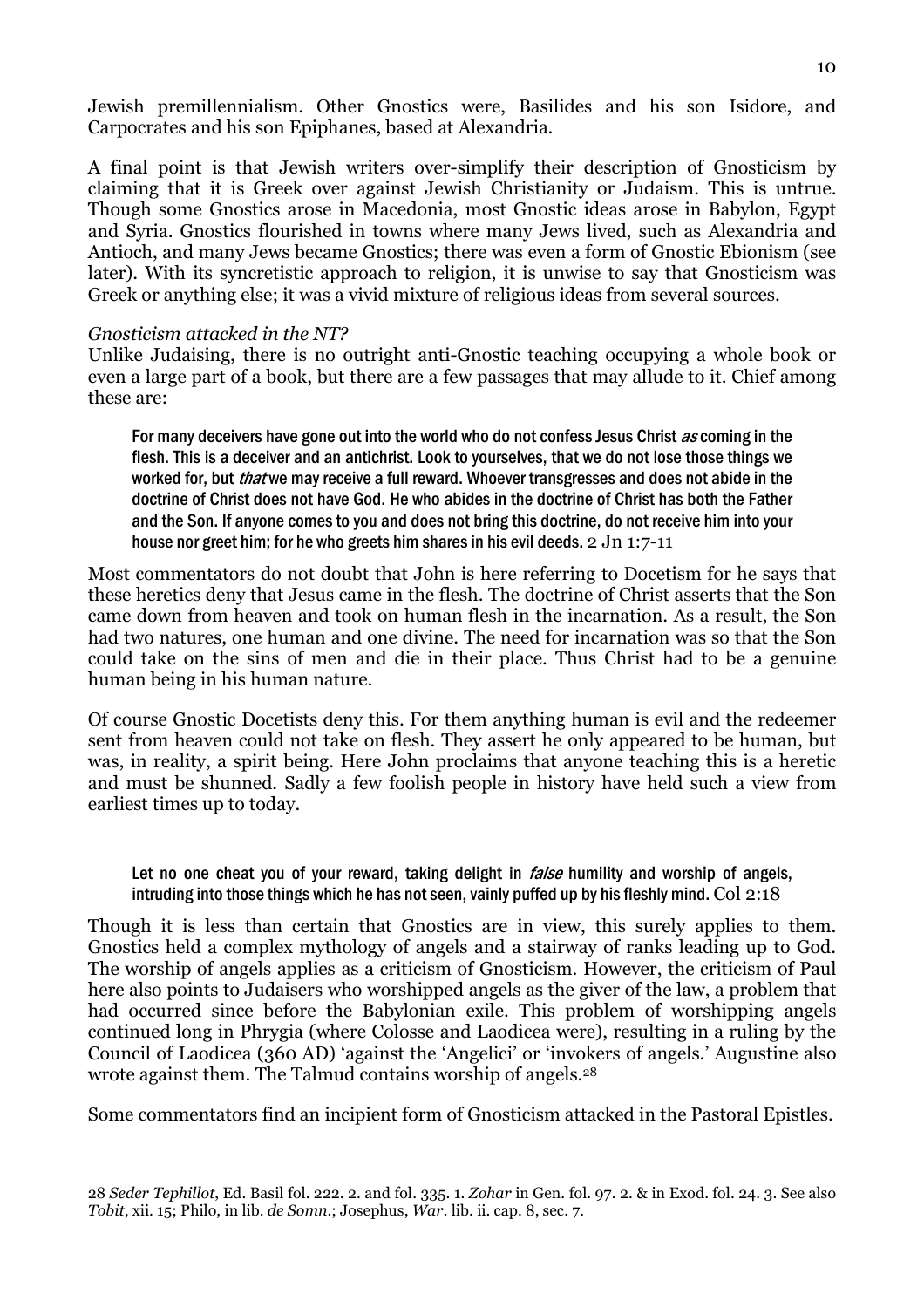#### **Interim conclusion**

There were two chief movements that caused a problem for the apostolic church, Gnosticism and Judaising. The most significant danger of the two, and the one that receives the biggest critical emphasis in the NT, was the problem of drifting into Judaism. The NT has a huge amount of material warning believers not to flirt with Judaism in any form; the current large following of messianic Christianity proves that people are not reading their Bible; indeed one feature of this movement is to emphasise the OT and derogate the NT. Since the NT is the full expression of Christ's teaching for believers and the explanation of the OT, this is a serious mistake.

# The two chief heretical movements affecting sub-apostolic church.

There were many heretical attacks on the early church, such as Apollinarianism or Arianism, which troubled the church for a time but which were effectively contended against by good theologians, church councils and credal statements. There were also some radical sects that exhibited extreme ideas such as Montanism. However, there are two chief sources of heretical ideas which plagued the church for centuries and which carried the seeds for future manifestations of error up to the present day. Unsurprisingly, they are the same essential errors we find in the apostolic period.

#### **Ebionism**

After the fall of Jerusalem many Essenes from the Qumran community joined the Jewish Christian church and their growing influence eventually caused a split. Some just followed a Jewish emphasis, remaining more or less orthodox but adding the legal observance of Sabbath keeping and circumcision. Others, THE COMMON EBIONITES, became more radical and heretical. These exalted the law above Christ, demanded the necessity of law-keeping for salvation, rejected Paul's writings and had a false view of Christ, denying the virgin birth. They taught that Christ was an elected man who was united with the eternal Son at his baptism and became higher than angels, but not divine; the Spirit departed from Christ at the crucifixion. This Christ was a teacher but not a Saviour and had appeared in OT history many times. Many Ebionites were vegetarian.

A sub group was THE ELCHASAITES [Elcesaites, Elkasaites]. In the early 3rd century a Syrian heretic called Alcibiades, came to Rome, claiming to have a book given by angelic revelation which he said had been received from Parthia by a just man named Elchasai, who is said to have ministered around 101 AD. The book is a syncretism of Jewish ideas, Christian theology, astrology and magic. Circumcision is demanded; Christ is a mere man, though born of a virgin; and rebaptism was practised.

Another splinter group was THE GNOSTIC EBIONITES. These insisted that keeping the Mosaic Law was only necessary for Jewish Christians. They also denied the pre-existence of Christ but affirmed the virgin birth. Some identify the Elchasaites with the Gnostic Ebionites, though it seems that there were several variants.

Ebionism is derived from a Hebrew word meaning 'poor'. The Qumran influence also resulted in the adoption of some Gnostic ideas, such as dualism, vegetarianism and hatred of sacrifices and they wrote their own Gospel (The Gospel of the Ebionites), just as the Gnostics did. Their Judaising methods continued to plague the early church but gradually dwindled after 135, finally vanishing during the Muslim conquest of Syria. Like Modern Judaisers, they had a premillennial view of the end. Variations of Ebionism continued in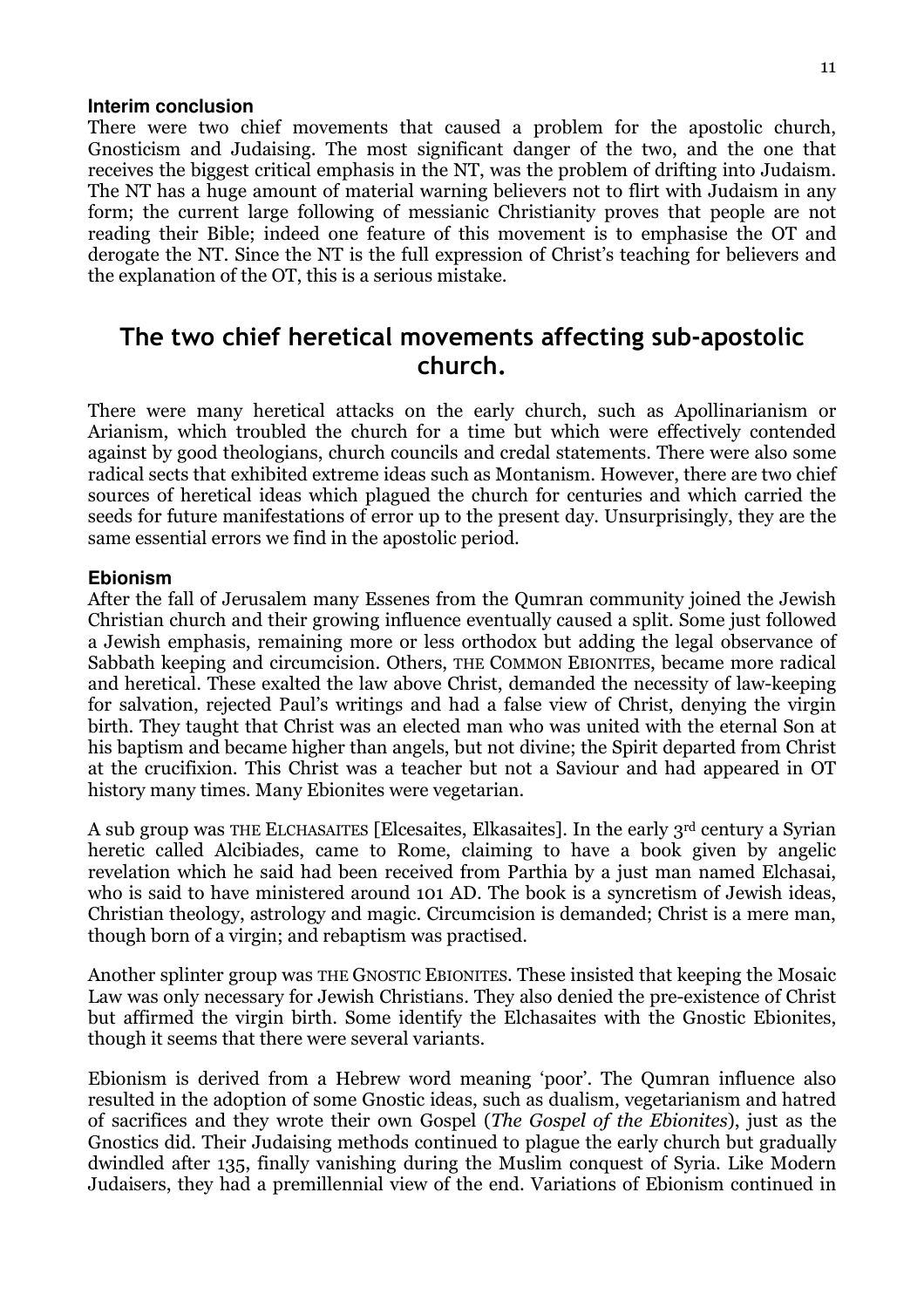some places and there is a community claiming to be the modern version of it [ebionite.org]. Their manifesto is typical of the old Ebionites,

The Ebionite Community is the living continuation of the Jewish religious movement of Jesus. Christianity is the religion of Paul and others, and not part of the biblical faith and revelation of the God of Israel nor is it of Jesus. (Please note that we have used "Jesus" to clarify for our Christian readers. We call him Yeshua or Yahshua, and will use Yeshua from this point on in the site.) We declare the man Paul of Tarsus, the false teacher against the mark of Covenant and God's Torah, to be outside of the Way taught by Yeshua, the anointed, son of Maria and Yosef. The Ebionite Community is the only real "mission to the gentiles." We call upon the gentiles to repent, to abandon paganism and the perverse testament, and enter into true covenant through Torah, circumcision, and immersion.

In the sub-apostolic period in the Near East, Ebionism was a major problem.

#### **Gnosticism**

Like the modern variants, it is difficult to summarise this system in this period since there were very many variants of it, from the outright occult, non-Christian cults to semi-Christian sects. There were Greek mystery religion clubs that were a syncretism of Greek ideas and eastern religious systems, but then there were churches that claimed to be Christian but which followed outright Gnostic principles. One of these were the groups led by the heretic Marcion, who held key Gnostic principles (such as dualism, the demiurge and Docetism) but did not follow its mythological theory of redemption. This shows the variation within the ranks of Gnostics.

The threat of Gnosticism to the early church, particularly in the second century, was severe. The movement was widespread throughout the Roman Empire affecting secular cults as well as Christian sects. The danger of unwise believers falling into deception became all too common as Gnostic ideas became commonplace; they even produced their own heretical gospels. The problem was that the name of Christ was taught but with a completely non-Christian meaning. Doctrines such as salvation, redemption, Christ, God, angels, godliness, knowledge, truth etc. were all mentioned, but with heretical content. Folk who did not properly investigate the teachings behind the claims could easily fall into deception.

Then, apart from the heretical doctrine, there was the focus upon mysticism. The claims of an authoritative teacher to have special knowledge and a special experience from God, was alluring to some, especially if he was a powerful speaker. Many fell into mystical experiences through believing that these special emissaries from God had knowledge not available to others. Having believed the lies and falling for the mystical experience (which was just like practices in Hindu sects) a person would find themselves far from the truth, far from Christ and living without law.

One of the key means of making a Gnostic disciple was for the adept to confer a mystical experience upon the novice by the laying on of hands, and thus imparting 'knowledge'. This is widely practised in Hindu sects and became common in the 1970s when Guru Maharaj Ji preached across the UK. As people submitted to his claim of being an avatar, or incarnated Saviour, they would have hands laid on them to receive knowledge and their personality changed. In truth this was the passing on of a demonic force which made the disciple passive and controllable. I personally witnessed many people become little more than zombies as a result of this. Gnosticism worked in the same way. Once a person had this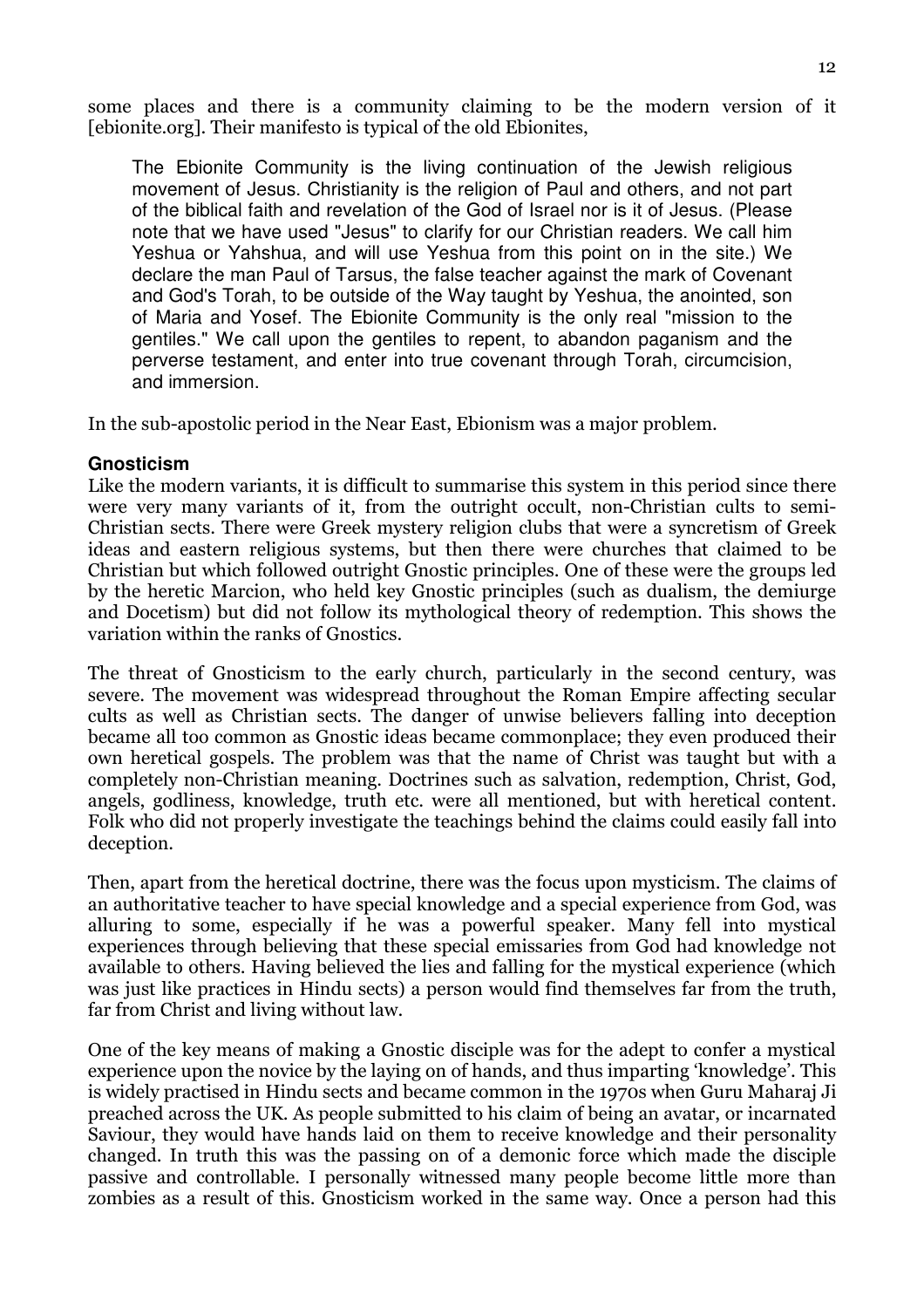revelatory mystical experience they were sucked in to the system which was hard to escape from.

Defenders of Christian theology against Gnostic errors in this period include Irenaeus (130-200), Tertullian (160-225) and Hippolytus (170-236).

#### **Interim conclusion**

The doctrine of Christ is the touchstone between these two errors and highlights the faults in both. Ebionism stated that Christ was an ordinary human being, a man, who was later joined to the eternal Christ at his baptism. So he was a man who later was transformed into a spiritual being who was not God. Gnostics affirmed the very reverse. To them Christ was eternal and divine and never ever became a man in the flesh, because flesh is material and evil.

So in the immediate post-apostolic age there were again two key errors, the danger of falling into mysticism and antinomianism on the one hand and the danger of concentrating upon Judaism and legalism on the other. In this period Gnosticism was the bigger and more pervasive problem.

# The two chief problems affecting the modern church.

So far we have noted that there are two chief deceiving temptations for Christians, to be drawn into mysticism on the one hand or to succumb to legalism on the other. Historically, these two temptations were subsumed into religious movements; mystical Gnosticism and legalistic Christian Judaism. In the modern world there is no difference; these two deceptions are powerfully with us deceiving the church.

#### **A focus upon Israel**

In this category are various sorts of groups, almost all of which derive from a Dispensational theological position. These include the Jewish Root Movement and messianic Christianity, but there are many more variants, some quite extreme. It is tragic that they all ignore the example of Paul who divested himself of his Judaism and became as a Gentile (Gal 4:12; Phil 3:8) but today many Gentile Christians are seeking to become Jewish, a reversal of the divine order. God's demand is that we stay as we are regarding culture (1 Cor 7:20-24) recognising that there is no national distinction in the body of Christ (Gal 3:28; Col 3:11). National distinctions, whether Jewish or anything else, are part of the world's system – which is something believers are supposed to be dead to (Gal 6:14).

Believers who are not Jews do not need to adopt any Jewish forms; to do so is to take on fleshly, worldly practices at the expense of following Christ, which becomes bondage. Jews who become Christians should focus upon Christ and not Judaism, rejoicing that they have found faith in a universal Gospel just like their forefather Abraham.

#### Summary of false messianic teachings

There is no space here to enumerate all the rogue Jewish Root teachings or explain its history. For more information see my book, 'The Veil of Moses'. The following subheadings are typical Jewish Root claims.

#### THE NEW COVENANT WAS MADE WITH ISRAEL, NOT GENTILES.

This is completely false. The New Covenant is the outworking of the covenant made with Abraham. Christ is the head of the covenant and is the Seed of Abraham. Now even the Abrahamic Covenant was not made with a Jew since Abraham was, at that time, a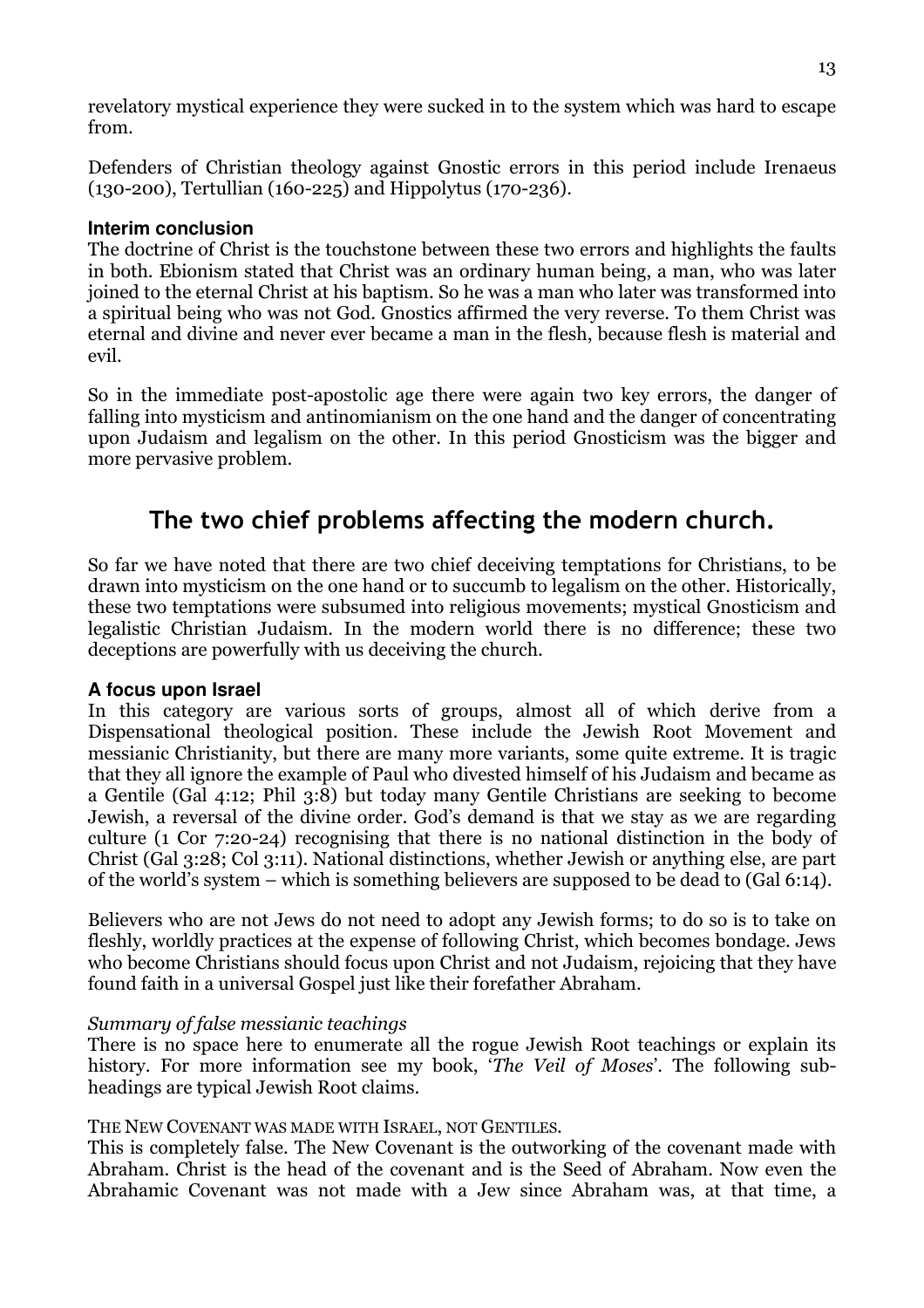Sumerian Gentile who was uncircumcised (Acts 7:2). His household was circumcised long after the promise of being a father of many nations and after God mentioned the word 'covenant'. Notice that the covenant includes many nations, not just one nation.

Paul explains this in Galatians,

Just as Abraham 'believed God, and it was accounted to him for righteousness.' Therefore know that *only* those who are of faith are sons of Abraham. And the Scripture, foreseeing that God would justify the Gentiles by faith, preached the gospel to Abraham beforehand, *saying*, 'In you all the nations shall be blessed.' So then those who *are* of faith are blessed with believing Abraham. Gal 3:6-9

What do we see here?

- Abraham was righteous by faith not lineage.
- Only those who have faith like Abraham are sons of Abraham.
- The Gospel is the same as the New Covenant. Therefore when God made a covenant with Abraham he was preaching the Gospel to Abraham.
- The Gentiles would have faith and share in this covenant.
- The outworking of the Covenant (Gospel) would be to all nations not just one.
- Those who have the gift of faith are blessed in the Covenant made with Abraham.

This is simply what Paul has stated, as you can see. It directly opposes what Jewish Root teachers claim.

Paul specifically argues that the Covenant (Gospel) with Abraham was not to Jews in Romans,

Does this blessedness then come upon the circumcised only, or upon the uncircumcised also? For we say that faith was accounted to Abraham for righteousness. How then was it accounted? While he was circumcised, or uncircumcised? Not while circumcised, but while uncircumcised. And he received the sign of circumcision, a seal of the righteousness of the faith which he had while still uncircumcised, that he might be the father of all those who believe, though they are uncircumcised, that righteousness might be imputed to them also, and the father of circumcision to those who not only are of the circumcision, but who also walk in the steps of the faith which our father Abraham had while still uncircumcised. For the promise that he would be the heir of the world was not to Abraham or to his seed through the law, but through the righteousness of faith. For if those who are of the law are heirs, faith is made void and the promise made of no effect. Rm 4:9-14

Note this carefully:

- The blessing of the covenant is upon Jews and Greeks equally, those elect amongst them who have faith (circumcised and uncircumcised).
- When God appeared to Abraham and preached the Gospel, Abraham was not a Jew, not circumcised.
- Abraham is the father of all those who believe (the root of our faith which he mentions later, much misunderstood by Jewish Root teachers – see later), Jews and Gentiles.
- The promise of the Covenant was not to Abraham's seed via the law (i.e. not according to the flesh, not of natural descent); that is not to fleshly Jews.
- The promise was to all those who have faith (i.e. the elect who are given faith to believe in Christ).

THE ROOT OF THE CHURCH IS ISRAEL

For if the firstfruit is holy, the lump is also holy; and if the root is holy, so are the branches. And if some of the branches were broken off, and you, being a wild olive tree, were grafted in among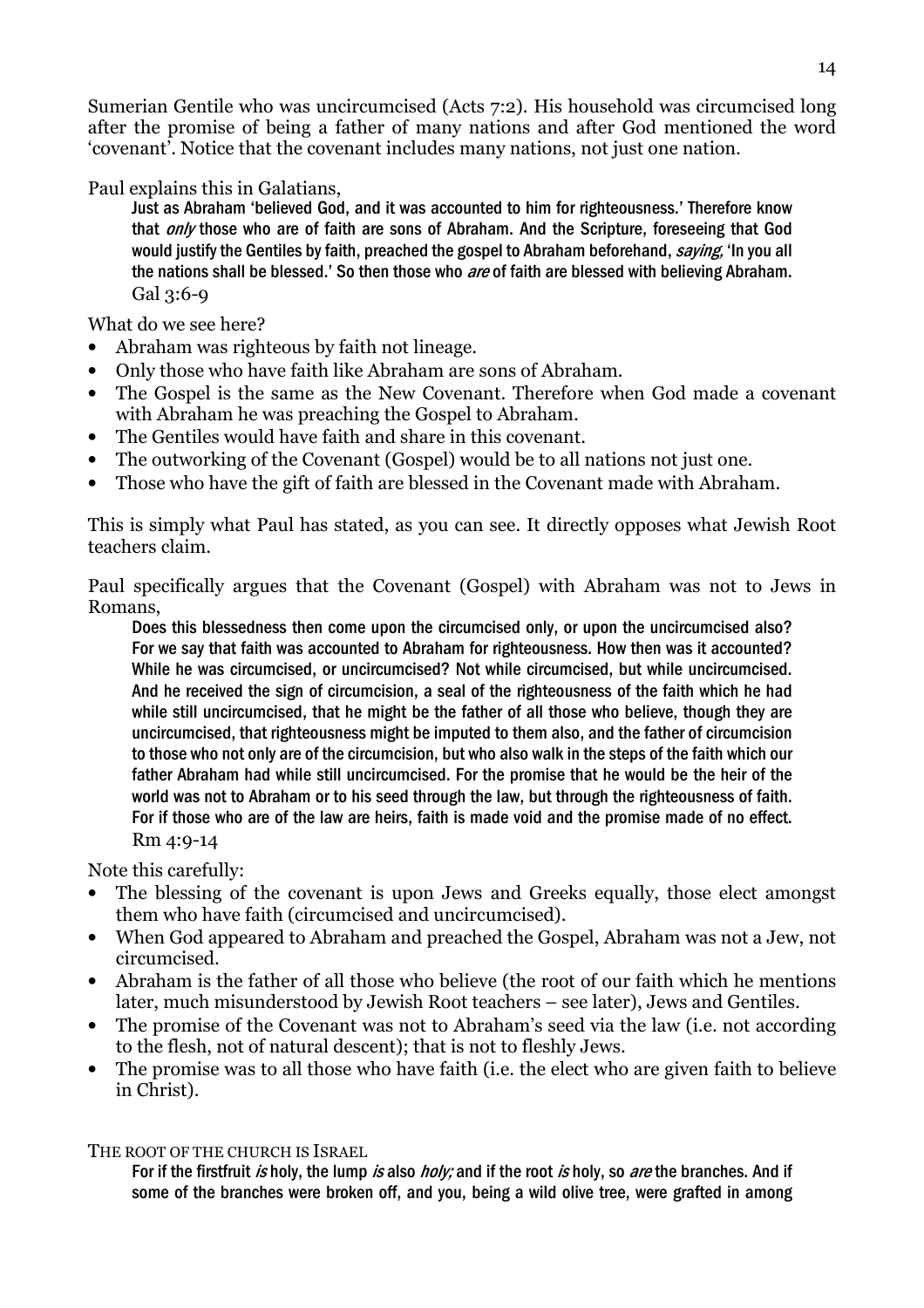them, and with them became a partaker of the root and fatness of the olive tree, do not boast against the branches. But if you do boast, *remember that* you do not support the root, but the root supports you. Rm 11:16-18

Just consider this for a moment, after all that we have read concerning Paul's view of the law, Jews and Judaising, is it possible to think that he can suddenly teach that fleshly Israel is the supporting root of the church?

Paul has been at pains, in this letter, to teach about justification by faith and has had much to say, in framing his doctrine, about Abraham as the foundation of faith; the first to hear the true Gospel and to see Christ (Jn 8:56); the first to be proclaimed righteous on account of his faith (cf. Isa 51:1-2). Christ is the true root of our faith in the sense of being the church's foundation, but within the structure of Paul's' argument (which in chapters 9-11 is about election not Israel) the root here is the faith of Abraham in Christ – the basis of the covenant.29 Paul's argument is that the first-fruit of Israel was Abraham. His family was the first to obey God in circumcision to signify Jewishness. 'The first-fruit is holy' refers to the righteousness of Abraham by faith, already discussed in chapter 4-5.

The branches that flow from this root, from the same faith of Abraham, are also holy. Jews who had no faith were broken off from the covenant and Gentiles who did have faith were grafted in. This was true in the OT (Naaman, Rahab) as well as in the NT (Gentile churches). Only those who have faith stay on the tree, Jews and Gentiles.

There is no sane way to see Israel as the root here without eisegesis (reading stuff into Scripture); the very error that Jewish Root teachers harp on about. If Israel is the root, what are the branches? It can't be both the root and the branches as Paul differentiates between them. But Jewish Root teachers want both the root and the branches to be Israel. It is important to understand here that Paul keeps changing between natural Israel according to the flesh and spiritual Israel according to election (which is the theme of chapters 9-11). [Paul does this elsewhere also, 'For they are not all Israel who are of Israel' (Rm 9:6); i.e. not everyone is elect Israel who are Jewish ('of Israel'). Here Paul uses the term 'Israel' to refer both to the whole elect and Jews.] Thus care must be taken when reading the word 'Israel' and not always taking it literally.

Context is crucial in understanding the Bible. The greater context of the letter is to explain the Gospel to Romans, not to write a treatise on Israel. The immediate context is chapters 9-11, which is an argument about election, not about Israel. Paul uses Israel as an illustration of election, based upon the root of Israel's election – the divine calling of Abraham and faith as the outcome of that calling. Those with faith are elect, those without faith are left in sin – whether Jews or Gentiles.

THE CHURCH IS NOT SPOKEN OF IN JEWISH TERMS OR AS ISRAEL

This is almost laughable as there are hundreds of occasions when Scripture does exactly this. The full number of elect is actually called Israel at least twice.

For if you were cut out of the olive tree which is wild by nature, and were grafted contrary to nature into a cultivated olive tree, how much more will these, who *are* natural *branches*, be grafted into their own olive tree? … blindness in part has happened to Israel until the fullness of the Gentiles has come in. And so all Israel will be saved. Rm 11:24-26

Paul has made great pains to explain that the Gentile church has been grafted in to this olive tree; the branches of the tree are the ones saved, the church, which included Jews and

 $\overline{a}$ 

<sup>29</sup> See Appendix Two.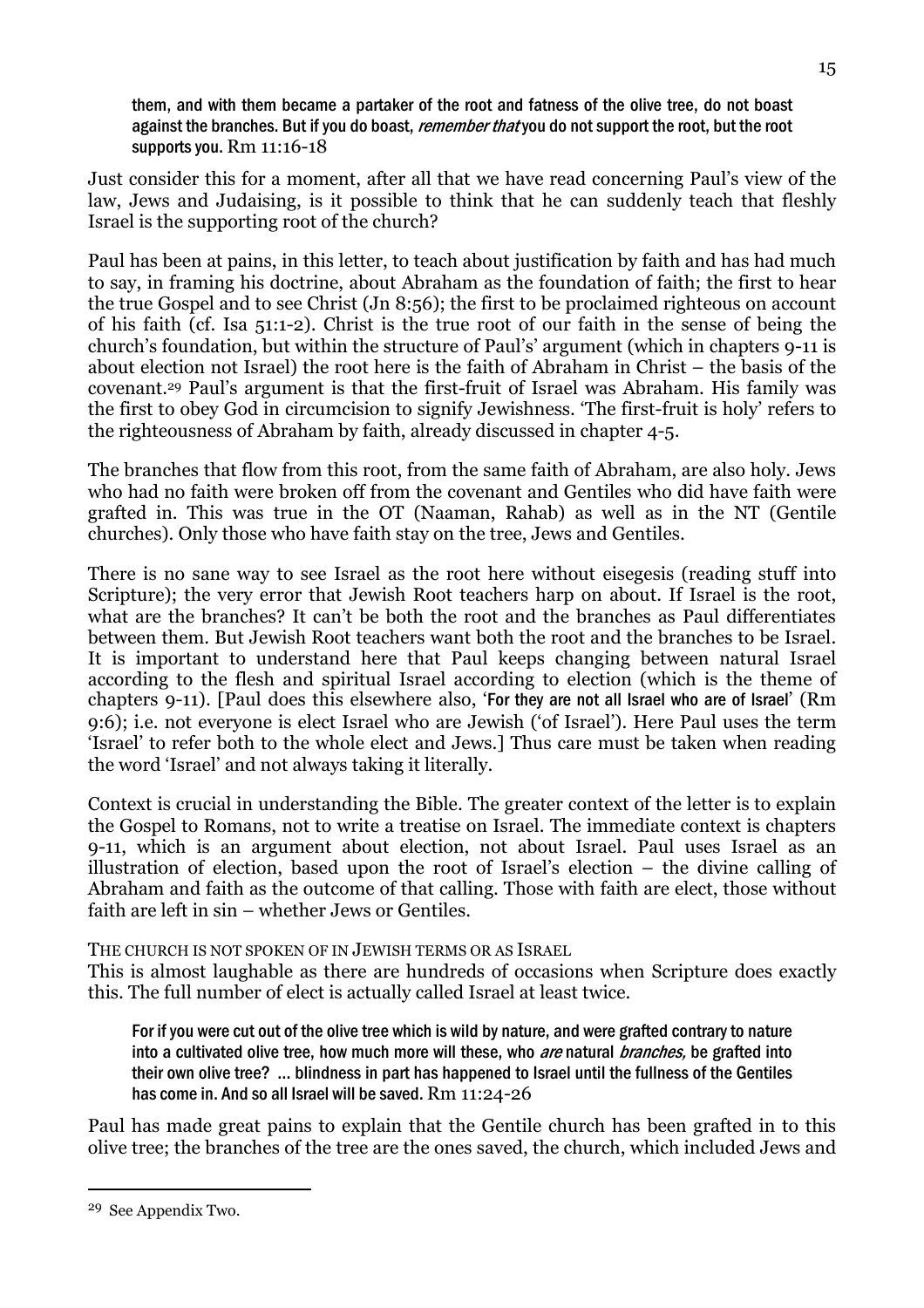Gentiles, and then Paul calls this tree 'Israel' in symbolic terms. The tree that is the saved people with faith, the elect, are all 'Israel'. Paul keeps interchanging between natural branches and wild branches, between natural Israel and spiritual Israel. The blindness affects natural Israel, the 'all Israel' is all the elect, the whole church, Jews and Greeks.

Paul has already stated clearly that not all natural Israel will be saved, but only a remnant (Rm 9:27) so when he says 'all Israel will be saved' he is referring to the full number of the elect, Jews and Gentile.

John Calvin on this verse:

I

I extend the word Israel to all the people of God. … This interpretation seems to me the most suitable, because Paul intended here to set forth the completion of the kingdom of Christ, which is by no means t be confined to the Jews, but is to include the whole world. The same manner of speaking we find in Galatians 6:16. The Israel of God is what he calls the Church, gathered alike from Jews and Gentiles; and he sets the people, thus collected from their dispersion, in opposition to the carnal children of Abraham, who had departed from his faith.

This is also implied in the adverb 'so' in 'and so all Israel will be saved'. This does not mean a millennial kingdom after the time of the Gentiles has finished; there is no mention of this here. 'So' is an adverb of manner, not of time and means that all Israel (all the elect) are saved in the same manner, by faith.

But God forbid that I should boast except in the cross of our Lord Jesus Christ, by whom the world has been crucified to me, and I to the world. For in Christ Jesus neither circumcision nor uncircumcision avails anything, but a new creation. And as many as walk according to this rule, peace and mercy *be* upon them, and upon the Israel of God. Gal 6:14-16

The context is not about natural Israel but the household of faith (v10); there is no reason for Paul to suddenly introduce a new subject – natural Israel. 'The Israel of God' is also a phrase not used of natural Israel. This refers to the fulness of the elect, the whole church. In fact Paul has just said that the world (including the concept of nations) has been crucified to him and that circumcision (the sign of Jewishness) means nothing. He is not interested in nations on the earth, whether Israel or anything else, he is concerned here with the elect who have faith. In fact, as most commentators point out, the word 'and' should be translated 'even' (Greek kai – which has several meanings). The 'all' who follow this rule are those who are new creatures in Christ, both circumcised (Jews) and uncircumcised (Gentiles). If kai meant 'and', then Israel would not be in the new creation and the verse would contradict Rm 11 and his earlier argument in Galatians. The 'Israel of God' must mean either the church (as most commentators have taken it, apart from Dispensationalists) or alternatively, it may mean the elect of Israel who get saved in the future (though this is a weaker interpretation).

The best explanation of these two uses of the word Israel is that it refers to the whole church; it is all the elect that is in view. Many commentators throughout history have taken this view since Dispensationalism (the theological system that gave rise to Jewish Root ideas) did not begin until 1830 from a heretical and occult source in London.30 Only after Dispensationalism took root did such interpretations begin to arise, particularly with JN Darby.

<sup>30</sup> Edward Irving's church which scandalised London due to its extreme Charismatic nature. Some basic ideas (a secret rapture) emanated from a sick young Scottish girl under the power of the occult. Premillennialism is ancient and Jewish, and in church history it was a minority view emphasised by the Nazarites, but Dispensationalism did not begin before 1830.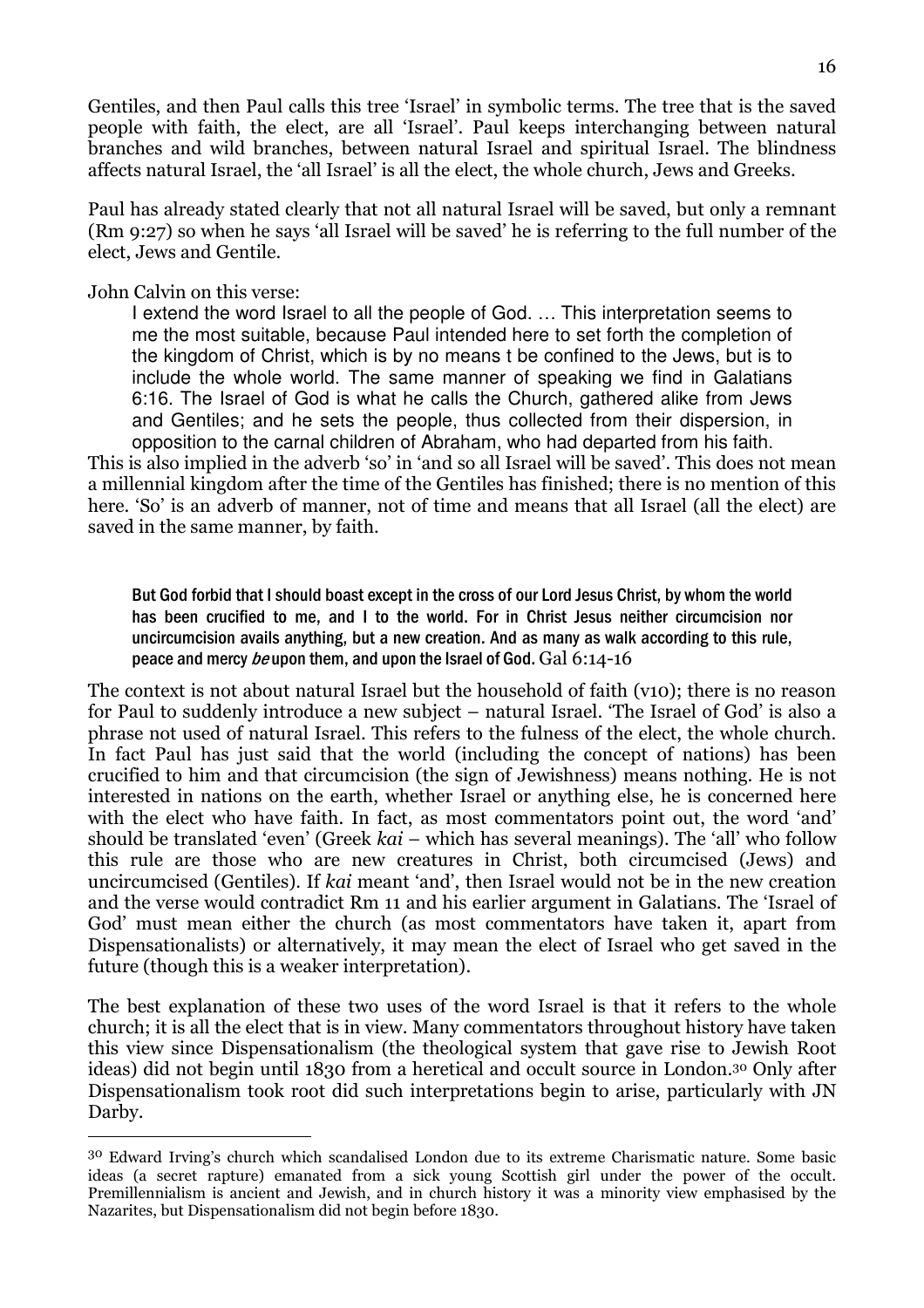Even us whom He called, not of the Jews only, but also of the Gentiles? As He says also in Hosea: "I will call them My people, who were not My people, And her beloved, who was not beloved. And it shall come to pass in the place where it was said to them, 'You are not My people,' There they shall be called sons of the living God." Isaiah also cries out concerning Israel: "Though the number of the children of Israel be as the sand of the sea, The remnant will be saved." Rm 9:24- 27

Paul is speaking about predestination and uses Israel to illustrate his point throughout chapters 9-11. Here he states that God chose some to be a vessel for glory, this is the church comprising Jews and Gentiles. Those who were not part of God's people (Gentiles) now are. As a result Israel has grown to be like the sand of the sea because it is full of spiritual Jews - saved Jews and Gentiles. Hence Gentile Christians are called Israel here in verse 27. This passage is specifically about people who were not God's people originally (Gentiles) who now are God's people; and the inclusive title for all God's people (Jews and Gentiles) is Israel, a 'prince with God'.

In Matt 18:17 Jesus talks about church discipline. If a person rejects this discipline he is to be treated like a 'Gentile'. Jews at the time divided mankind into Jew and Gentile, those outside the fellowship of the church are to be treated as Gentiles, therefore, those inside the church are as Israel.

Regarding expressions once applied to Israel but now applied to the church, from the thousands of examples we will supply a few below:

- Beloved of God Rm 9:25; Eph 5:1; Col 3:12; 1 Jn 3:1.
- Children of God Jn 1:12, 11:52; Rm 8:14, 16; 2 Cor 6:18; Gal 3:26.
- The House of God 1 Tim 3:15; Heb 13;2, 5, 6, 10:21; 1 Pt 4:17.
- The Kingdom of God Rm 14:17; 1 Cor 4:20; Col 1:13, 4:11; Rev 1:6.
- The people of God Rm 9:25; 2 Cor 6:16; Eph 4:12, 5:3; 2 Thess 1:10.
- The Vineyard of God Lk 20:16.
- The Bride of God 2 Cor 11:2; Eph 5:31-32.
- The Children of Abraham Rm 4:11, 16; Gal 3:7, 29, 4:23, 28, 31.
- The Chosen people Col 3:12; 1 Pt 2:9.
- Israel Gal 6:15-16; Eph 2:12, 19; Rm 9:24-27.
- The adoption (Rm 9:4) is now in the church (Rm 8:15-16).
- The glory  $(Rm 9:4)$  is now in the church  $(Rm 8:18:2$  Cor  $3:10-18$ ).
- The covenant (Rm 9:4) is now with the church (Eph 2:12-13).
- Worshipful service to God (Rm 9:4) is now with the church (Rm 12:1; Phil 3:3; Jn 4:21-23).
- The promises (Rm 9:4) are the church's in Christ (2 Cor 1:20; 2 Pt 1:2-4; Gal 4 :28).

All these things were not transferred to the church from Israel, the church is now Israel as the seed of Abraham.

#### REPLACEMENT THEOLOGY

This is the charge that Reformed theology teaches that, through spiritualising OT texts, Israel is now the church; i.e. the church has replaced Israel. By following the Dispensational idea that all Scripture, including prophetic passages, should be taken literally (a position that doesn't hold up), Jewish Root teachers claim that Reformed theology is mistaken.

Now you won't find 'replacement theology' as a locus of systematics in Reformed literature because it is never mentioned. Furthermore, genuine Reformed theology does not apply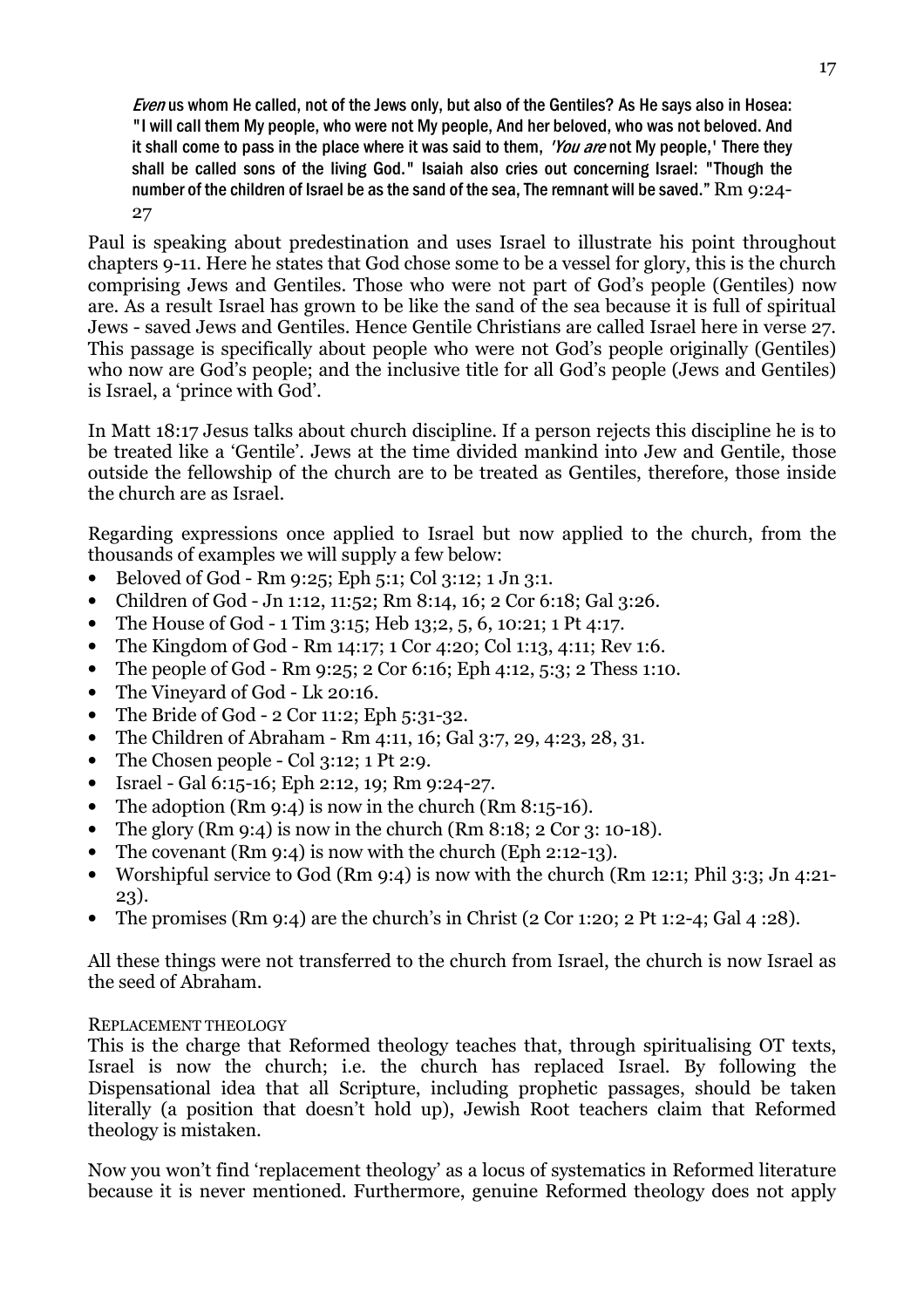the importance of what Israel stands for to the church but to Christ. The fulfilment of all the OT types and prophecies are in Christ. The focus is Christ not the church. The church is a beneficiary of the promises because it is in Christ, but the centre of the promises is Christ (Gal 3:19). Christ is the Seed of Abraham and the fulfilment of all the covenant promises, but his children, his body is the seed only in a secondary sense (Rm 4:16, 9:8).

There is no doubt that Christ is the fulfilment of all God's plans regarding salvation, not Israel. How can anyone think otherwise? Israel did not achieve salvation, Christ did; thus all the promises are found fulfilled in Christ, not Israel. The church is the beneficiary of these promises because it is in Christ – and the church comprises Jews and Gentiles. This Biblical theology is not anti-Jewish, just anti sinner, anti those who go to hell. Jews are included in the elect, but not because they are Jews but because they have faith.

We have shown that there are many passages which apply titles and promises to the church that were formerly applied to Israel, which proves my argument here. Other examples include: that true Israelites and believers are part of the same olive tree (Rm 11:17-24). Note also that James addresses his letter to Jews but clearly has in mind believers (Jm 2:1). Peter applies OT passages referring to the exclusive Jewish people of God to the church (1 Pt 2:10 c.f. Hos 1:10; Ex 19:5-6); as does John (Rev 1:6 c.f. Ex 19:5); also the church is the true circumcision (Phil 3:3).

The idea of replacement theology is a bogeyman to scare gullible believers who have not studied their Bibles carefully enough. It is a red herring. This poverty-stricken argument proves how weak the case of Jewish Root theology is. The scandal is why do so many people (predominantly women) fall for it? Israel was a temporary feature of God's plan, which was always for the whole world. Along with the Old Covenant, which ruled over Israel, this whole system has been cancelled in order to culminate in the New Covenant, which is universal in scope comprising the elect from all nations with equal status.

For I am not ashamed of the gospel of Christ, for it is the power of God to salvation for everyone who believes, for the Jew first [i.e. in time] and also for the Greek. Rm 1:16

For there is no distinction between Jew and Greek, for the same Lord over all is rich to all who call upon Him. Gal 3:28

There is neither Greek nor Jew, circumcised nor uncircumcised, barbarian, Scythian, slave nor free, but Christ is all and in all. Col  $3:11$ 

This equality of nations is crystal clear and there is no excuse for suggesting that Israel is different or more prominent in any spiritual sense at all. Anyone who says there is a distinction between Jews and Greeks, and that Jews are God's special people, is denying what the Lord Jesus specifically says through Paul:

For there is no distinction between Jew and Greek, for the same Lord over all is rich to all who call upon Him. Rm 10:12

#### THE GENTILE CHURCH IS ANTI-SEMITIC

Really, this war cry of Jewish Root teachers must be silenced as gross slander. It just isn't true. Certainly there have been some whose radical criticism became anti-Semitic, but this does not apply to everyone. In the same way there have been Jews who said vicious things about Goyim (Gentiles); even recently the media reported that a rabbi stated that Gentiles and their children could be killed under certain circumstances. Though this provoked outrage, the Israeli government did not condemn him. So some people on both sides have said cruel things. So what's new? All men are sinners.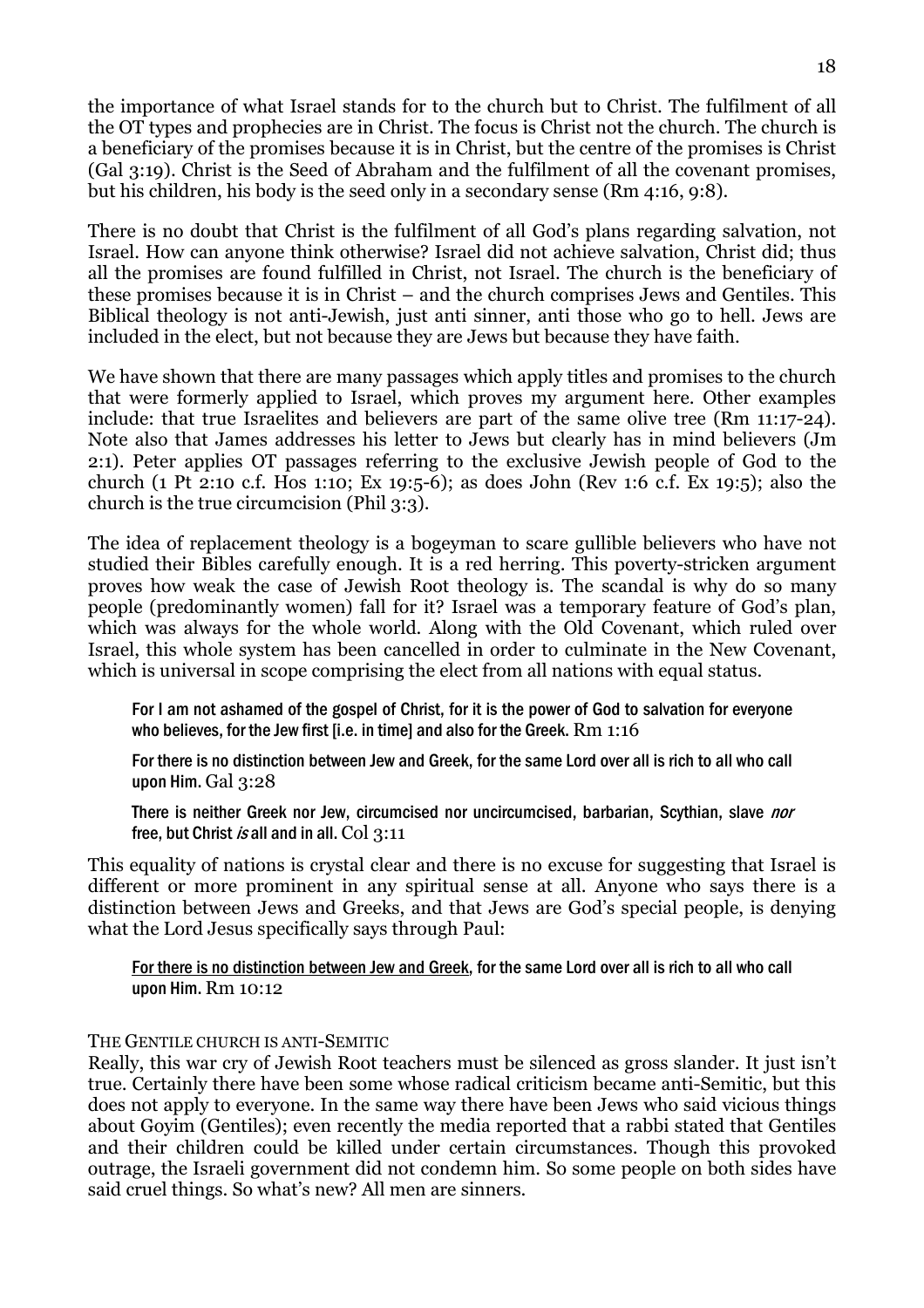The question is, 'does Protestant theology innately imply anti-Semitism?' No it does not. Genuine Reformed theology is not concerned with nationalistic matters at all but with the elect. It teaches that the Christian is dead to the world and worldly things, such as supporting or denouncing a particular nation. The Reformed Christian is concerned with being a pilgrim journeying towards a heavenly city, not with establishing kingdoms on this world. From Calvin to today writings supporting evangelising and helping Jews could be advanced much more than finding some writings condemning them. These negative writings usually resulted from some local situation where Jews were at fault.

Even Martin Luther, castigated as inspiring Hitler's Final Solution, was good to Jews, providing safe-conduct warrants for those travelling in his community and helping those in need. His later denunciation of Jews was in response to their hindrance of the Reformation, treachery and usury in Germany. He did not hold Jews responsible for the death of Christ; as he wrote in a hymn, 'We dare not blame … the band of Jews; ours is the shame.' His anger against Jews was stirred up by Judaisers in Moravia and he responded like Paul did. Remember Paul called Judaisers 'evil-workers' and 'dogs' and labelled their Jewish emphasis as 'fables'.

Luther reacted to threats against the church and the progress of the Reformation as if it was, in reality, orchestrated personally by the Devil himself. As such, he felt that vehement opposition was necessary to rid the community of such anti-Christian evil. Even so, later in life, Luther confessed that his reaction to the Jews was excessive. He also wrote vituperatively against the Peasants when they threatened national stability in an uprising in 1525, but he was not against peasants per se, having come from peasant stock himself. After the revolt he pleaded the case of the peasants and his whole life was dedicated to edifying the working man. In general the peasants loved him. Historical context is important to get to the truth, not just taking selective quotes.

Jewish Root teachers, as often evidenced in their writings, use selected evidence taken out of context to make a sharp point and ignore evidence against them. It is unbalanced and poor scholarship. As they misread Scripture, so they misread history.

\*\*\*\*\*\*\*\*\*\*\*\*\*

So, the chief doctrines of the Jewish Root Movement are false and result from misinterpreting Scripture. Any focus upon Israel, Judaism or anything else is an affront to Christ. We must look to Christ; set our minds on heaven where Christ is seated (Col 3:1-2) and follow him (Matt 4:19; Jn 12:26), not Jewish matters.

#### **A focus upon mysticism**

Gnosticism is alive and well lurking within the Charismatic Movement. It is reasonable to call this group neo-Gnostic since many of the principles they adopt are similar to the ancient Gnostics. The flowering of Gnostic mysticism is in the Charismatic and Pentecostal Movements. Now few Charismatics are dualists (matter  $=$  evil, spirit  $=$  good) but many other features of Gnosticism are found in their ranks. These include: an extraordinary knowledge that is available from their leaders resulting in a special experience of the Spirit that is not known by all; leaders as intermediaries to God; a claim that only they have the truth and that everyone else is misled; necessity for constant new spiritual experiences; passing on spiritual experiences by touch of a leader; a focus upon angels as intermediaries; repetitive chanting; antinomianism and mysticism in general.

Now since all these features are understood and have been discussed many times, we do not need to prolong this paper with a fresh evaluation of them here. Suffice to say that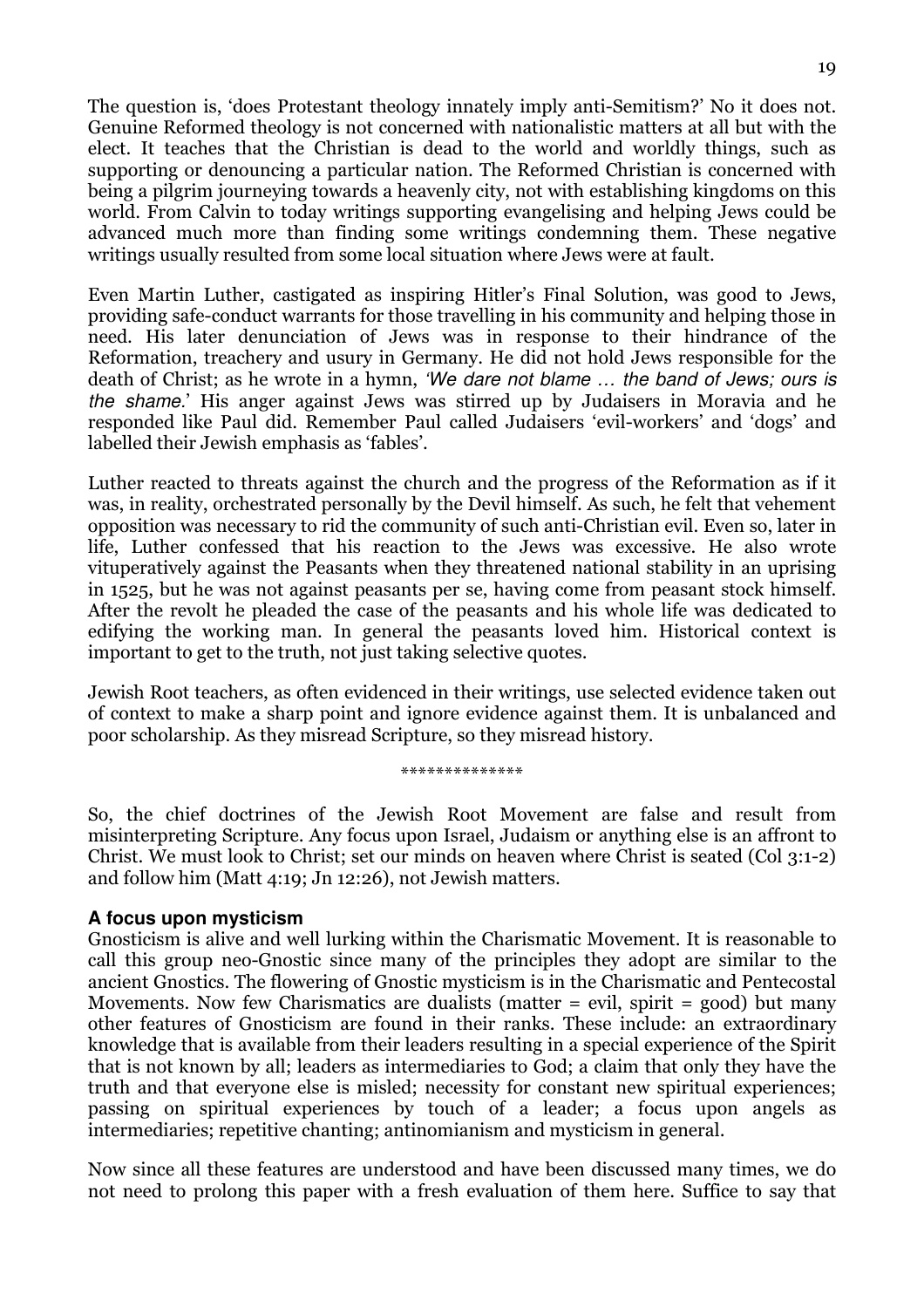20

modern Charismaticism is Gnostic. Now there are other churches that are also Gnostic, especially those in the Inter-Faith movement which ally with New Age ideas, but the most common form of modern Gnosticism is manifested in Charismatic churches.

### Conclusion

It is my contention that, as was the case in the apostolic church, the modern church is facing a threat from two opposite directions. The first is the widespread neo-Gnosticism of the Charismatic Movement, and the other is the centring upon Jewish things and Judaism exhibited in a number of movements. Both these threats are deceptions designed by the enemy to distract Christians away from the truth in Christ. Gnosticism tends to focus people upon their subjective feelings and develop a mystical approach, while the messianic movements get believers to concentrate upon external dead Jewish forms. The crucial problem is that both take attention away from Christ on to something else that has no life.

Many of the claims made by messianic writers on the historic origins of the church are simplistic, exaggerated or just plain wrong. It is wrong to say that Gnosticism just Greek; that is an over-simplification which is misleading. It is poor scholarship to omit any mention of the apostolic attacks on the Judaisers, which was their chief problem. It is wrong to say that Greek thinking and academic principles caused harm to the early development of theology; in fact it added clarity and clear distinctions in method. In any case it was necessary in order to contend against the increasing use of Greek methodology and precision by heretics. It is also false to say that early Christianity was Jewish in its thinking and procedure and that the NT is Jewish. In fact almost all the letters are addressed to Gentiles, and at least two of the Gospels are specifically addressed to Gentiles (Luke to Theophilus and John to his church at Ephesus). Neither is there any evidence of an original NT text in Hebrew; the NT text was written in Greek, the universal language and culture ordained by God for the better dissemination of the Gospel.

To say that Gnosticism and Greek thinking ruined the early church and drove it away from its Jewish roots is just plain false. The true church did not adopt Gnostic principles but strongly contended against them as the writings of the fathers clearly reveals. The father's criticism of Jews is not racist but contention against the wide-ranging Ebonite views prevailing at the time and also against the immoral practices of Jews (such as usury and perjury) in various nations.

Jews were not expelled from nations or from chief cities (such as Rome) because they killed Christ, but because they had a damaging effect on society. Claudius had generally treated Jews in the empire well, and was not opposed to them in principle, but expelled the Jews from Rome in 49 AD. We are not told why but it would have been a political not religious decision. As usury (lending money for profit) was originally forbidden by the Catholic Church, Jews (who were not included in this law) made fortunes by moneylending. In time they gained a reputation for extortion and sharp practice and became hate figures. In 1287 Edward I expelled all Jews from England until their formal return in 1655. Jews were also expelled from other countries such as Spain, France, Germany and Portugal. The reasons in each case appear to be complex and varied, however, the genuine Christian church was not to blame and money-lending was often involved. In fact it was under a Christian Lord Protector (Oliver Cromwell) that Jews were allowed to return to a Christian Commonwealth in England. Jewish Root teachers who hate Cromwell seem to ignore this fact. Jews were tolerated in Christian Reformed (Calvinistic) Holland as well as England's Puritan (Calvinistic) Commonwealth. It seems that toleration and persecution of Jews had much more to do with mercantile commercialism than anything else. The Jews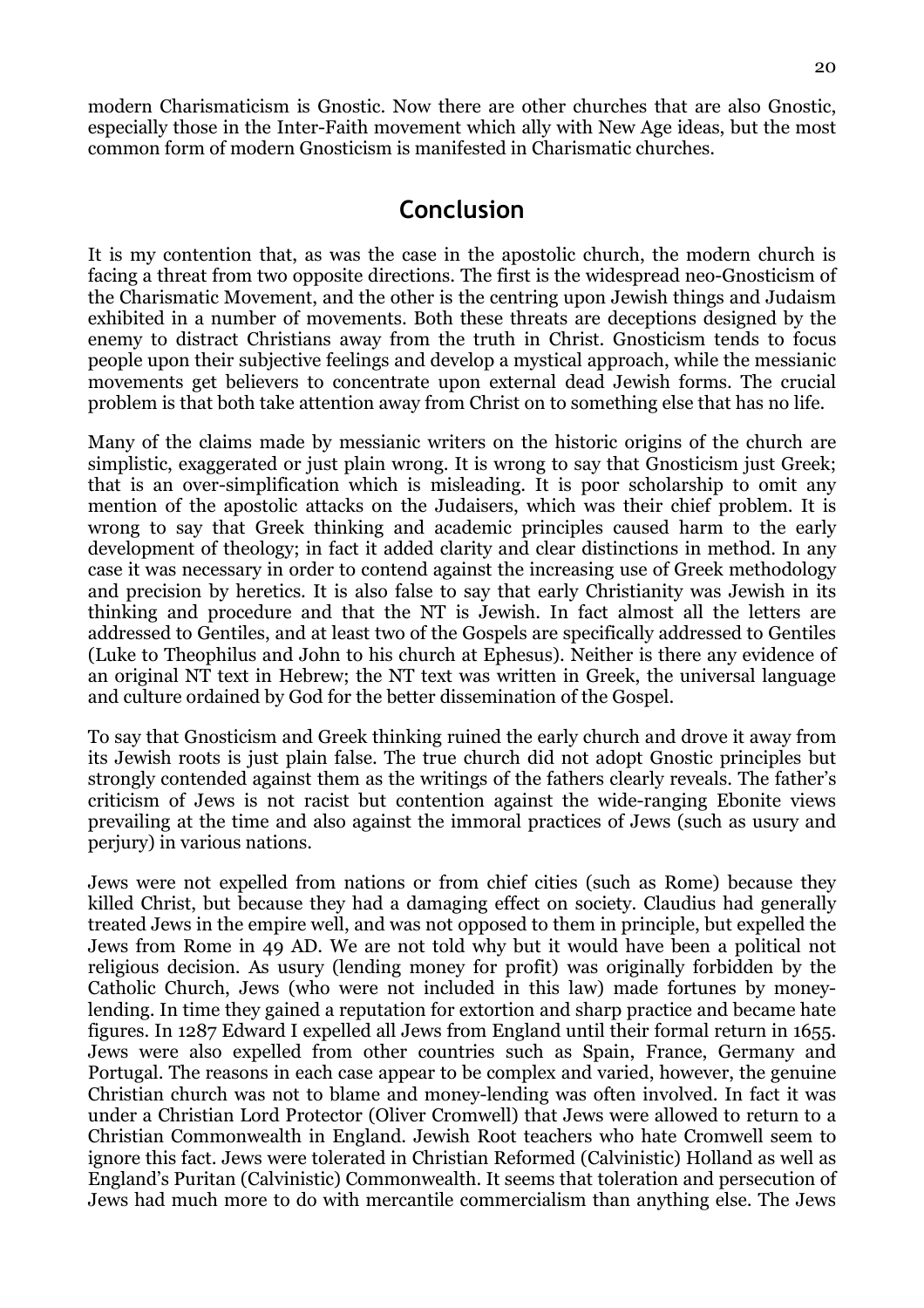ability to supply credit was sometimes welcomed and, when it became extortion, led to reviling.

The over-simplification, poor scholarship, exaggeration and misrepresentation of certain Jewish Root teachers is scandalous, as I have already had cause to critique in my book, 'Was the Reformation Good News'. It seems to be a method adapted for the gullible and those not well versed in history. Those who read 'Christian' messianic writings need to bear this in mind and not be deceived.

The growth of Jewish Root groups was spurred on by the wild, ungodly excesses of the Toronto Experience and the attraction of confused believers to Jewish Root ideas is obvious. Having been damaged in a Charismatic church and having had eyes opened to the dangers of its inherent occult practices, folk sought a more fundamental and Biblically based group. The claim of messianic teachers to promote a more original, Biblical, godly and safe teaching is attractive. To folk weak in Biblical doctrine and previously abused in churches, this claim seems genuine. In fact, it is only jumping from the frying pan to the fire.

Far from being Biblical it utterly fails to understand the chief Biblical hermeneutic31 that the Old Covenant forms are dead, cancelled and completed in the New Covenant. It fails to understand the newness of what Jesus brought in at the cross.32 It makes people look back to law (Torah) instead of grace in Christ; to fleshly Jewishness instead of the Spirit.33 Its separation of Jew and Gentile relies upon Dispensational theology which is not only unorthodox but only arose recently, in historical terms, having never been witnessed throughout church history until the mid-19th century.

There is an alternative to both mystical Charismaticism and messianic Christianity – and that is simply Biblical Christianity meeting in Biblical churches. That is, traditional Protestant theology, which some call Calvinism or Reformed theology,34 and meeting under NT guidelines – in a house with mutual encouraging ministry centred upon the Lord's Supper.

> Scripture quotations are from The New King James Version © Thomas Nelson 1982

> > **Paul Fahy Copyright © 2010 Understanding Ministries**  http://www.understanding-ministries.com

 $\overline{a}$ 

<sup>31</sup> Rule of interpretation.

<sup>32</sup> New life, new creatures, new teaching, new wineskins, new covenant, new commandment, new man, new name, new song, new Jerusalem, new heaven, new earth, 'all things new'.

<sup>33</sup> Some Jewish Root teachers merely focus people upon the Torah, but some lead people to accept the wicked Talmud (which is full of immoral ideas and blasphemies) and other Pharisaic rabbinic sources, such as Midrash and other oral teachings.

<sup>34</sup> The following denominations were all founded upon Calvinistic theology: Presbyterianism, most Independents, Anglicanism, Reformed (Particular) Baptists, Congregationalists and even the Brethren until Darby took them into Dispensationalism.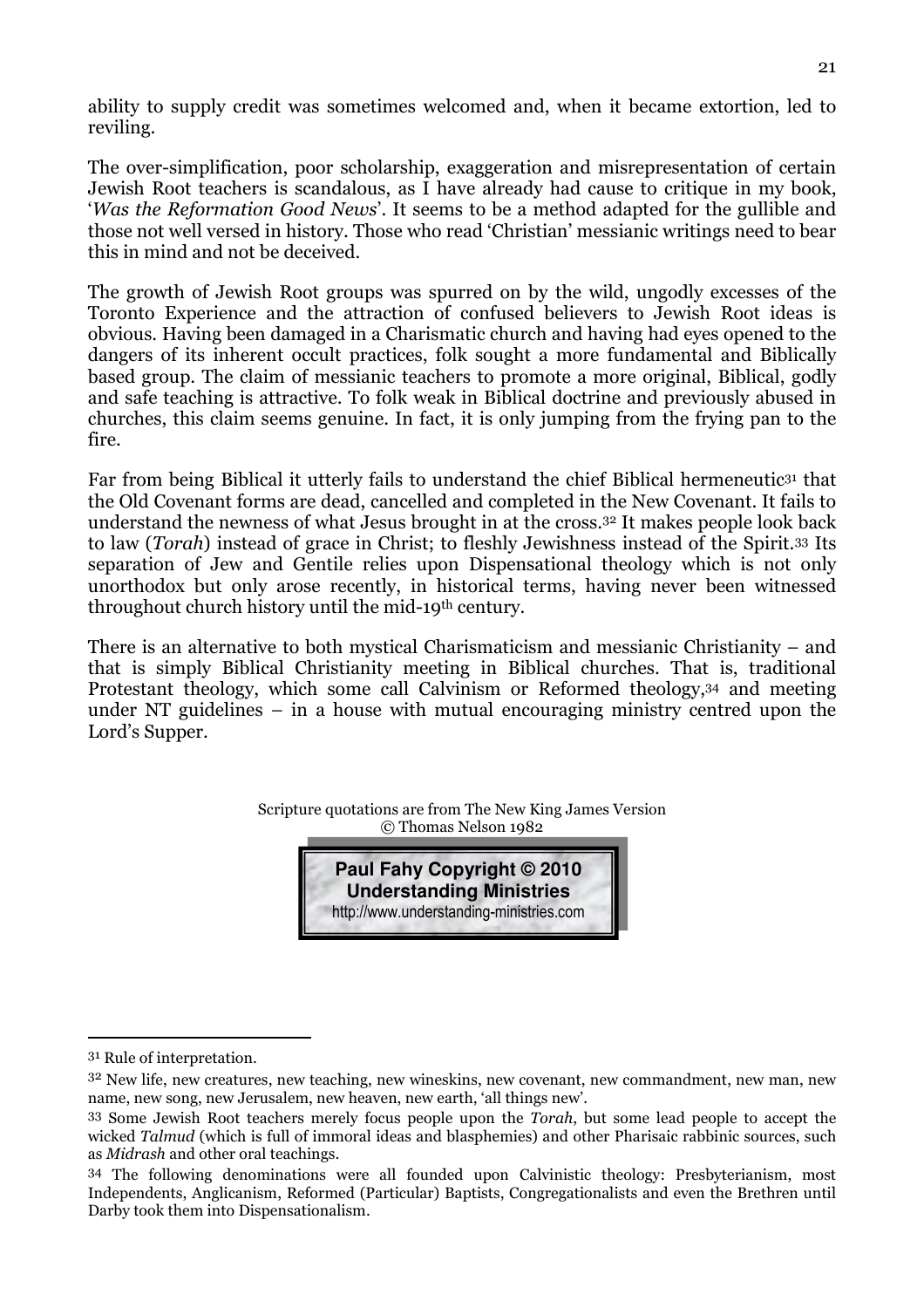### Appendix One

# The Platonism of the early church fathers

#### **The prevailing Hellenistic culture**

The first point is to observe that God, in his sovereign providence, established Greek culture as the setting for apostolic teaching and the establishment of the early church. The Gospel was not initially preached in a Hebrew culture, nor in a Roman (Latin) one, but in a pervading Greek civilisation. For this reason the NT was written in colloquial Greek, not Aramaic or Hebrew, and most of the people and churches addressed were Gentiles (only Matthew, James and Hebrews are more particularly addressed to Christian Jews).

Though the New Covenant church was born in the Roman Empire, the prevailing culture was still Greek, being established in the Mediterranean and Near East by the development of the previous Greek Empire under Alexander the Great. The universal language was Greek, not Latin and this was recognised by the Jews when they arranged for a Greek OT to be produced (the Septuagint or LXX) in the 3rd century BC. The whole canon being translated into Greek by 132 BC. It is this translation that is frequently used by the apostles in the NT, not one of the various local Hebrew texts. Jews in Judaea did not even speak Hebrew but Aramaic, a Syrian dialect; but for global commercial activity they spoke and wrote Greek. Many Jews were dispersed throughout the Roman Empire and they would have spoken Greek, as Paul did in Tarsus. Their education was also influenced by Greek ideas (note Paul's' repeated reference to the Greek poets35).

This continued for many decades after the establishment of the church, so that it was entirely natural for the early church fathers to write in Greek, the lingua franca. It was only with Tertullian (170-220) that theologians began to write in Latin and it was centuries before Latin became the universal academic language; though even Tertullian began his writings in Greek, but these have not survived. The Latin writings appeared around 196- 212. So for two hundred years the prevailing Greek culture and language dominated theological writings; this was not only logical but was ordained by God for good reasons.

#### Greek logic

 $\overline{a}$ 

It was the Greeks who established all the fundamental principles of education and logic. The Greek language was suited to this being very expressive and able to exhibit very subtle nuances of thought; very different to the Hebrew language, which is quite rough by comparison. It was the Greeks who established the principles of arithmetic, geometry, geography, astronomy, science, logic, medicine, rhetoric and philosophy, which became the bedrock of modern civilisation. The flowering of the Renaissance much later was due to the resurgence of classical Greek culture following the rediscovery of old manuscripts once lost.

There is nothing sinister or wrong with the early church fathers (theologians) writing in Greek or using Greek principles of logic to write. They were trained in Greek schools and taught with Greek methods because they were the best that were available. Jewish Root critics who castigate them for this are being foolish in the extreme. Some take this further by using slander, such as Jacob Prasch; for instance by accusing Augustine of being a Manichaean. This is like calling Paul a Pharisee because he was trained as one before his conversion. Just as Paul repudiated his Jewish training as dung (Phil 3:5-8), so Augustine

<sup>35</sup> Note, for instance, his reference to Epimenides of Gnossus (c. 600 BC) in Titus 1:12, a Cretan poet.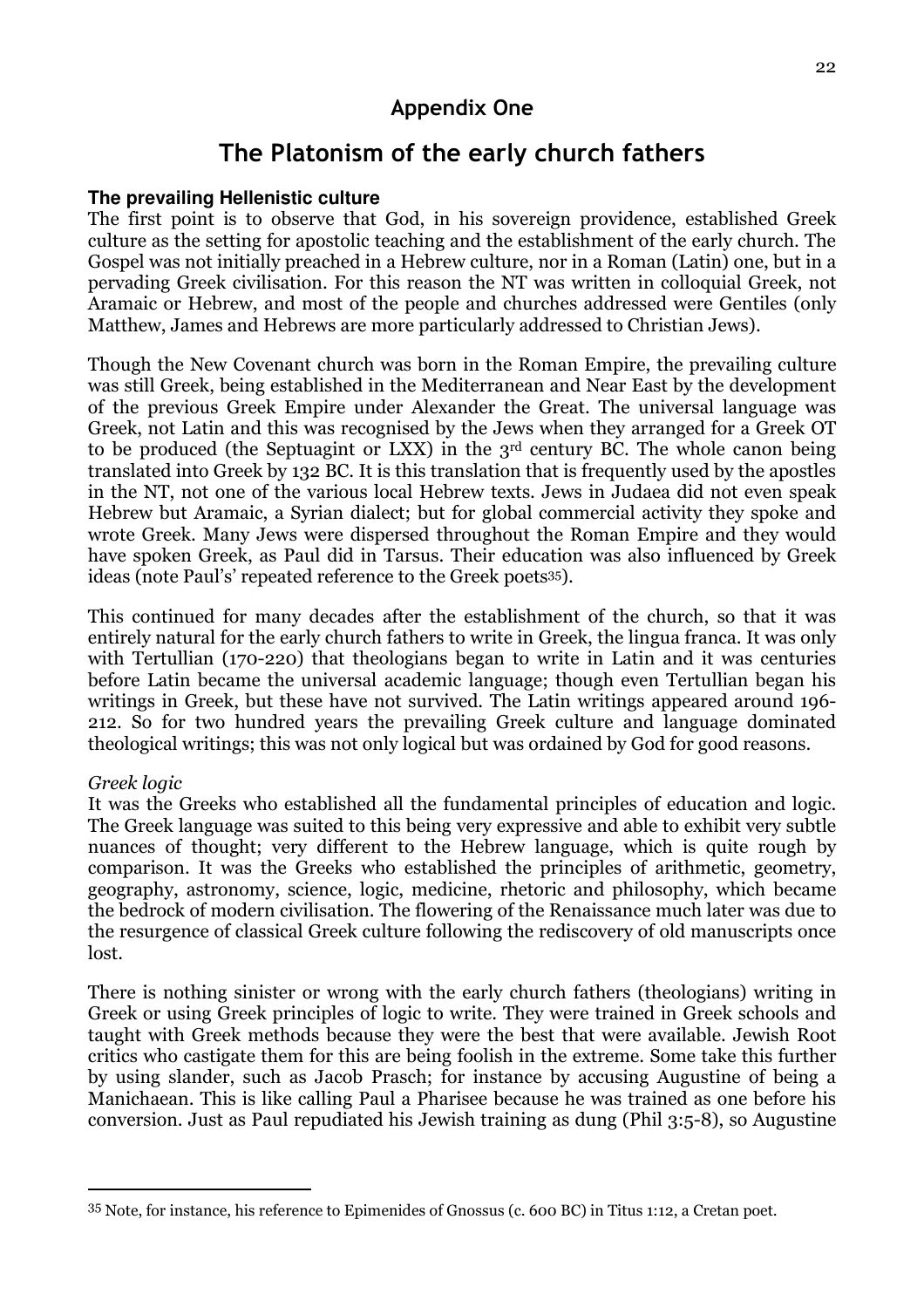also denied his earlier Manichaeanism. This sort of misrepresentation is typical of Jewish Root teachers.<sup>36</sup>

#### **Jewish Root principles of thought**<sup>37</sup>

All logical teaching follows some sort of academic guidelines and interpreting principle. Jewish Root teachers follow rabbinic ideas unashamedly; notice the emphasis of Jacob Prasch on rabbinic Midrash. Now rabbinic ideas are the outworking of the Babylonian Talmud; indeed modern Judaism is the construction of the Babylonian Talmud; this is accepted by the Jewish encyclopaedia.38 Note that the Talmud itself teaches this: 'be more careful in the observance of the words of the Scribes than in the words of the Torah'.<sup>39</sup> So do authoritative modern Jews: [The Talmud] 'is still the supreme authority in religion'.<sup>40</sup> [The Talmud is] 'the central pillar supporting the entire spiritual and intellectual edifice of Jewish life'. <sup>41</sup> 'The modern Jew is the product of the Talmud'.<sup>42</sup>

Christians need to understand that this is nothing like the Judaism that flourished at the time of Christ which was a plethora of various competing traditions (such as of the Pharisees, the Sadducees or the Essenes). What ultimately prevailed after the destruction of the temple was that the Pharisees – the very enemies of Christ – became established as the foundation of Judaism. It was these who developed the later rabbinic tradition summarised in the teaching of the Babylonian Talmud. The Talmud then became the essential foundation of Judaism having much more authority than the Torah. The majority of modern religious Jews and rabbis are influenced by the Talmud far more than the Torah.

Modern Judaism is, therefore, dominated by the very legalistic traditions of the Pharisees that Jesus condemned. Judaism is the culmination of ideas arising from the sect which most opposed the Lord. After the destruction of the temple in 70 AD, it was the Pharisees who reconstructed Judaism, 'Pharisaism shaped the character of Judaism and the life and thought of the Jew for all the future…. The study of [the Talmud] is essential for any real understanding of Pharisaism'.43 Modern Judaism is largely Pharisaism, however, some rabbinic literature dates back before the Pharisees held sway.<sup>44</sup>

Now the Talmud is a very wicked and extreme work. Some of its contents are so foul that they cannot be repeated here, but the Talmud supports and defends crimes such as perjury and even paedophilia. However, for Christians, the worst problem with the Talmud is that it is violently opposed to Christ and full of blasphemies, for instance:

- Jesus is said to be boiling in excrement in hell.<sup>45</sup>
- Jesus was conceived illegitimately during menstruation.<sup>46</sup>

 $\overline{a}$ 

<sup>36</sup> For example the serious lies told by Jacob Prasch about the Reformers. See my book, 'Was the Reformation a Good Thing?'.

<sup>37</sup> Part of this is taken from my paper, 'What Supporters of the Jewish Root Movement Need To Know About Dispensationalism and Judaism'.

 $38$  The only exception to this regards the Karaite sect which developed in the  $8<sup>th</sup>$  century and which rejects man-made writings.

<sup>39</sup> Erubin, 21b

<sup>40</sup> The Jewish Encyclopaedia, Vol 12, p26.

<sup>41</sup> Rabbi Adin Steinsaltz, Daily News, Los Angeles, 13 March 1990, p10.

<sup>42</sup> Dr. Isaac H Wise, Commentary on the Talmud; quoted in Griffin p31.

<sup>43</sup> The Jewish Encyclopaedia, article on Pharisaism, p666, p474.

<sup>44</sup> See articles Pharisees and Rabbinic Traditions & Writings in 'Dictionary of Jesus and the Gospels', IVP, (1992).

<sup>45</sup> Gittin, 57a, 56b.

<sup>46</sup> Kallah, 1b (18b).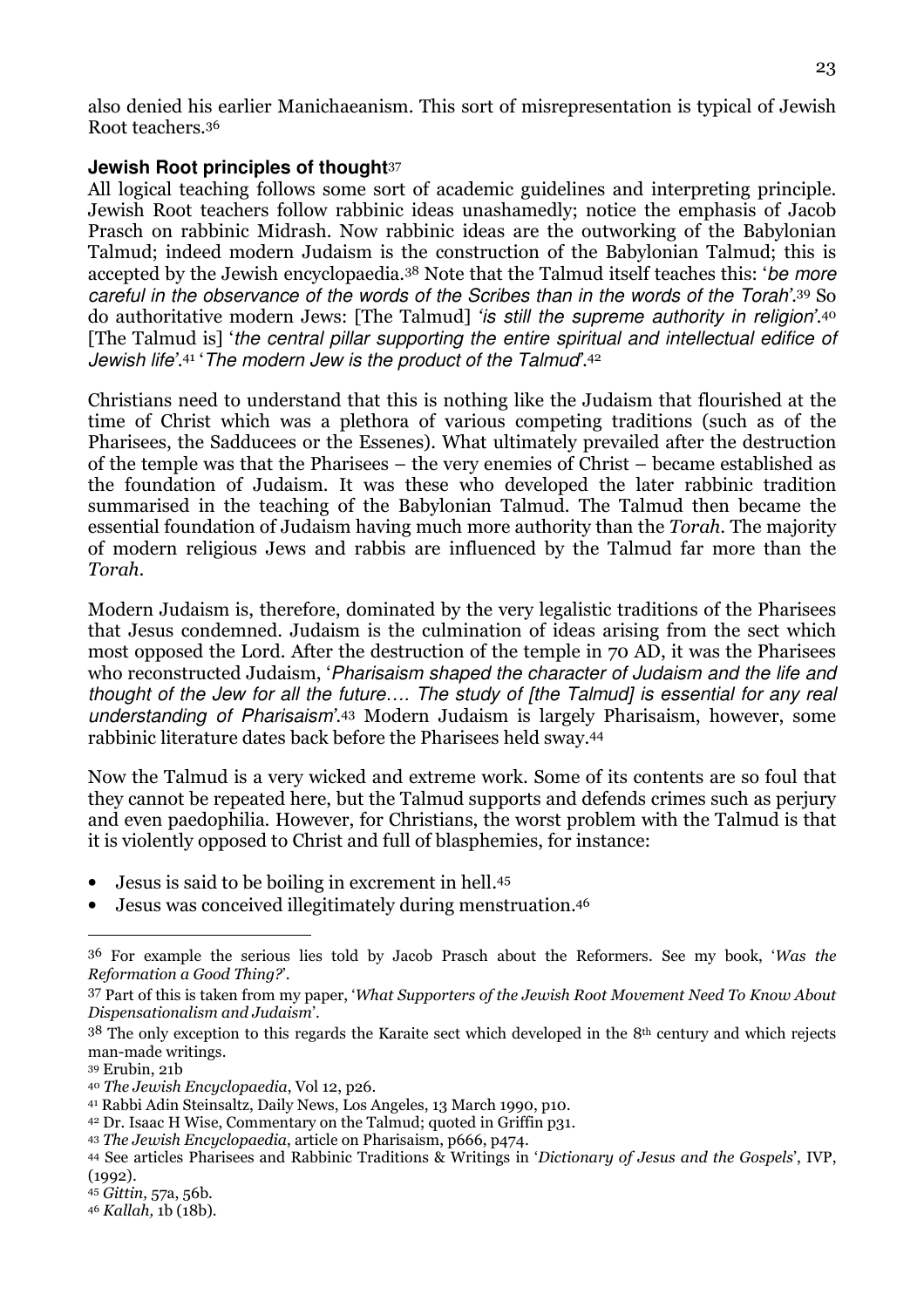- Jesus is called a fool.47
- Jesus is said to be a magician / sorcerer.<sup>48</sup>
- Jesus is said to be a bloody and deceitful man.<sup>49</sup>
- Mary was an adulterous prostitute.<sup>50</sup>
- Christians are described as murderers, idolaters, <sup>51</sup> or dung<sup>52</sup> and accused of bestiality<sup>53</sup>.
- Christians were only created to serve Jews day and night and belong to Jews.<sup>54</sup>
- Christians are worse than dogs.<sup>55</sup>
- Incest is considered a 'light' sin compared to accepting Christianity.<sup>56</sup>
- Jews must avoid Christians, even if they are wounded and need a doctor, or even to learn from a teacher.<sup>57</sup>
- Jews are to injure Christians in every way possible, even killing them.<sup>58</sup> Jews who do good to Christians will not be resurrected.59 Jews can steal from Christians.<sup>60</sup>
- Jews can deceive Christians by pretending to be one. 61
- Jews can lie in order to condemn a Christian.<sup>62</sup>
- Jews must always try to deceive Christians.<sup>63</sup>

The Talmud's instruction to deceive others needs amplification. It is for this reason that Jews have been historically reviled and often ejected from countries wholesale. The Kol Nidre ('all vows') prayer teaches that all vows can be ignored, all pledges rescinded, all obligations refused and all commitments lied about, if this prayer is prayed first:

He who desires that none of his vows made during the year shall be valid, let him stand at the beginning of the year, and declare 'every vow which I make in the future shall be null'. His vows are then invalid provided that he remembers this at the time of the vow. 64

So, the background principle of Jewish Root teachers, who anathematise Greek logic and discipline, is the Judaism of the Talmud with all its evils.

#### **Greek academic principles used by early theologians**

The early fathers used Greek systems of logic because it was the best available. Indeed, throughout history, including the Reformers, all used Greek principles of logic to establish their method. This is not to be berated but applauded since,

 $\overline{a}$ <sup>47</sup> Schabbath, 104b; Sanhedrin 67a.

<sup>48</sup> Toldoth Jeschu, Sanhedrin 43a.

<sup>49</sup> Gittin 56b.

<sup>50</sup> Sanhedrin, chap 7, 106b, Iebhammoth, last chapter.

<sup>51</sup> Abhodah Zarah 22a, Iore Dea 153.2, Maimonides Vide Infra, Chap2, p42, Perusch 78c. Christians are called by various names in the Talmud, such as Akum, Goim, Notsrim, Abhodah Zarah, Obhde Elilim, Minim, Edom, Amme Haarets, Apikorosim, Kuthrim, Nokhrim. Jews see Gentiles as covering all 'Christian' people.

<sup>52</sup> Abhodah Zarah 22b

<sup>53</sup> Abhodah Zarah 15b, 22.

<sup>54</sup> Midrasch Talpioth 225d; A Rohl, Die Polem. p20

<sup>55</sup> Rabbi Schelomo Iarchi on Deut 14:21. Iebhammoth 61a.

<sup>56</sup> Abhodah Zarah 17a.

<sup>57</sup> Iore Dea 155.1, 153.1.

<sup>58</sup> Iore Dea 158.1; Orach Chaiim 330.2. Choschen Ham. 425.5, 388.15; Abhodah Zarah 26b; Zohar 1.25a,

II.43a, I.38b,39a; Sepher Or Israel 177b; Ialkut Simoni 245c. n. 772.

<sup>59</sup> Zohar 1.25b,

<sup>60</sup> Babha Bathra 54b; Choschen Hammischpat 156.5, 183.7, 266.1. Babha Kama 113b.

<sup>61</sup> Iore Dea 157.2 Hagah.

<sup>62</sup> Babha Kama 113a,b. Kallah 1b, p18.

<sup>63</sup> Zohar 1.160a.

<sup>64</sup> Nedarim, 23a-23b.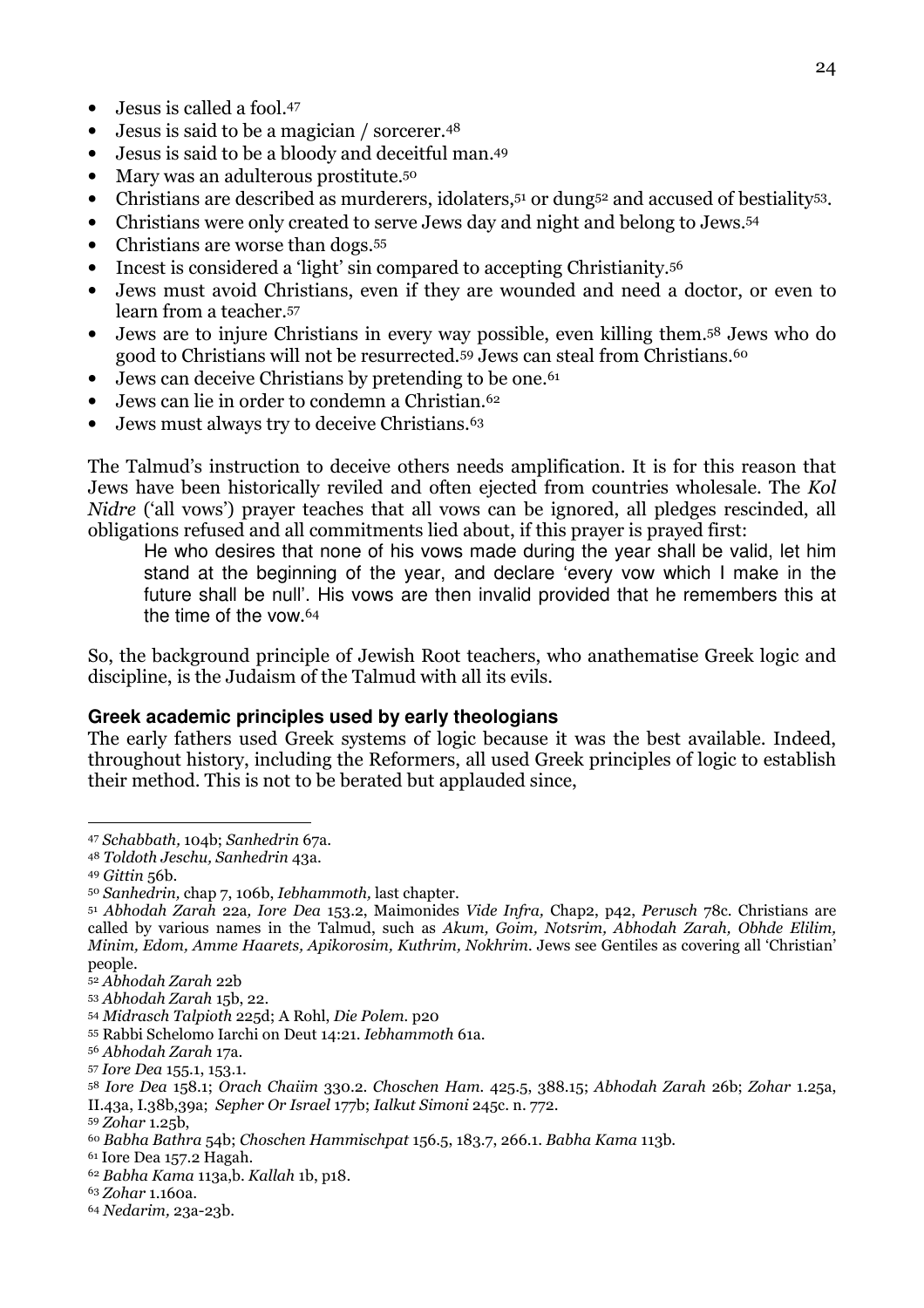The two philosophies (Platonism and Aristotelianism) contain more of truth than all the other systems that do not draw from them, or are opposed to them. They contain a representation of the powers and functions, the laws, operations, and relations of the human mind, that is nearer to the actual matter of fact, than can be found in other alien and differing systems. … [even though] Neither Platonism not Aristotelianism is free from grave errors. Plato, in some places, certainly, teaches a defective theory of moral evil. … Aristotle incorrectly fosters pantheism. Yet both of these systems, taken together as a whole, were antagonistic to the atheism, the materialism, and even the polytheism of the pagan world.<sup>65</sup>

Platonism and Aristotelianism differ only in form not in substance; they give similar answers to the principle human questions, such as those regarding rationality, the immortality of the mind in distinction from matter, the importance of the senses, moral law and the principles of knowledge etc. These principles were useful in the ancient world. The fact that the disciples of Plato took his method and thinking into imaginative theosophy and Gnosticism, and the disciples of Aristotle degenerated into the hairsplitting of the Scholastics, and that these were a corrupting influence, is without doubt. But these errors emerged from a concentration on minor aspects of the philosophical method to the exclusion of others.

The chief importance of these philosophical principles was that they were not pagan like the rest of the world. Theologians took these principles and adapted them to make them more elevated and spiritual. Indeed, this was necessary because attacks on the church were beginning to be formed by secular and pagan critics who also employed Greek philosophical principles.

The Christian apologist is compelled to study, and employ this same general system of speculation, for his own higher purposes. He perceives that a system of philosophy like the Platonic is favourable to the principles of ethics and natural religion; that it does not, like the Epicurean, undermine all morality and religion; and therefore insists, and with right, that so far as it can properly go, it is not unfriendly to the system of revealed truth.<sup>66</sup>

But it must be borne in mind that the early fathers still discriminated between the teachings of Plato and those of Scripture. Augustine finds the principle of the logos in Plato but not of the incarnate Logos. He finds the doctrine that God is the light of mankind in Plato, but not that God in the flesh died for the ungodly. Still, the theologians that exerted the most influence in forming and establishing Christian orthodox doctrine (such as the Trinity or the person of Christ) had been disciplined Greek intellectual methods, such as Athanasius, Basil, Gregory of Nyssa, and Gregory of Nazianzus. Without the tremendous work of these great men, educated by Greek philosophy, we would not have had the defence of truth against many errors (such as Arianism) nor the establishment of orthodoxy as found in the great ecumenical creeds. It was their Greek training that produced the sharpness of distinction and the subtlety of discrimination of thought necessary to establish true doctrine and discover the weakness in errors. The almost forensic clarity and exact care of ancient credal statements is due to this education in Greek philosophy.

 $\overline{a}$ 

<sup>65</sup> WGT Shedd, A History of Christian Doctrine, T & T Clark (1872) p53-56. 66 Shedd, op.cit. p63.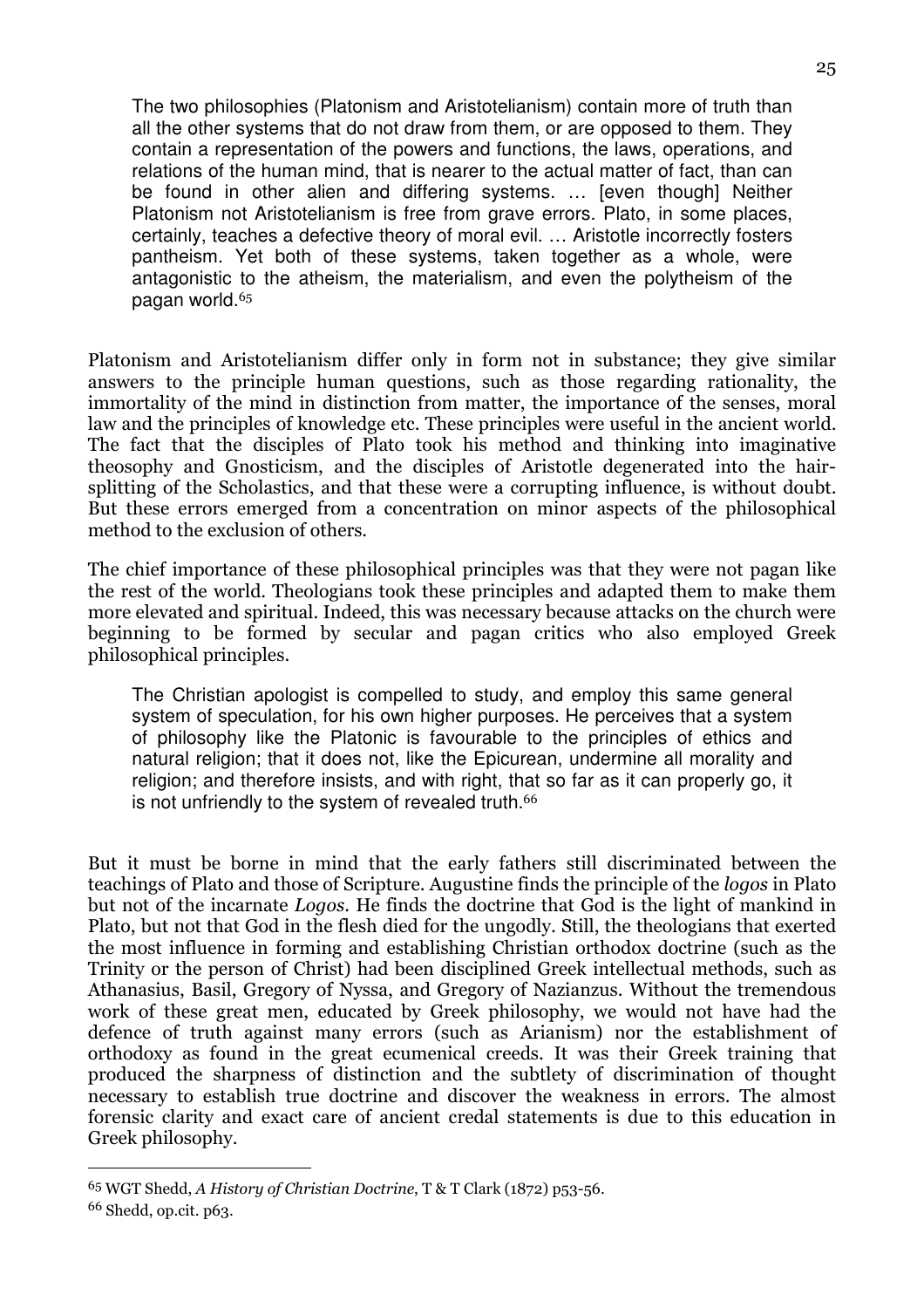It is churlish of modern Jewish Root teachers to be disparaging of such men. While they propagate error and divert people from Christ and onto Moses, they attack the very men who established the bedrock of genuine Christian doctrine for centuries. Men like Basil or Athanasius did more to defend the faith and contend against error (with all their Greek thinking) than these modern Jewish false teachers have ever done.